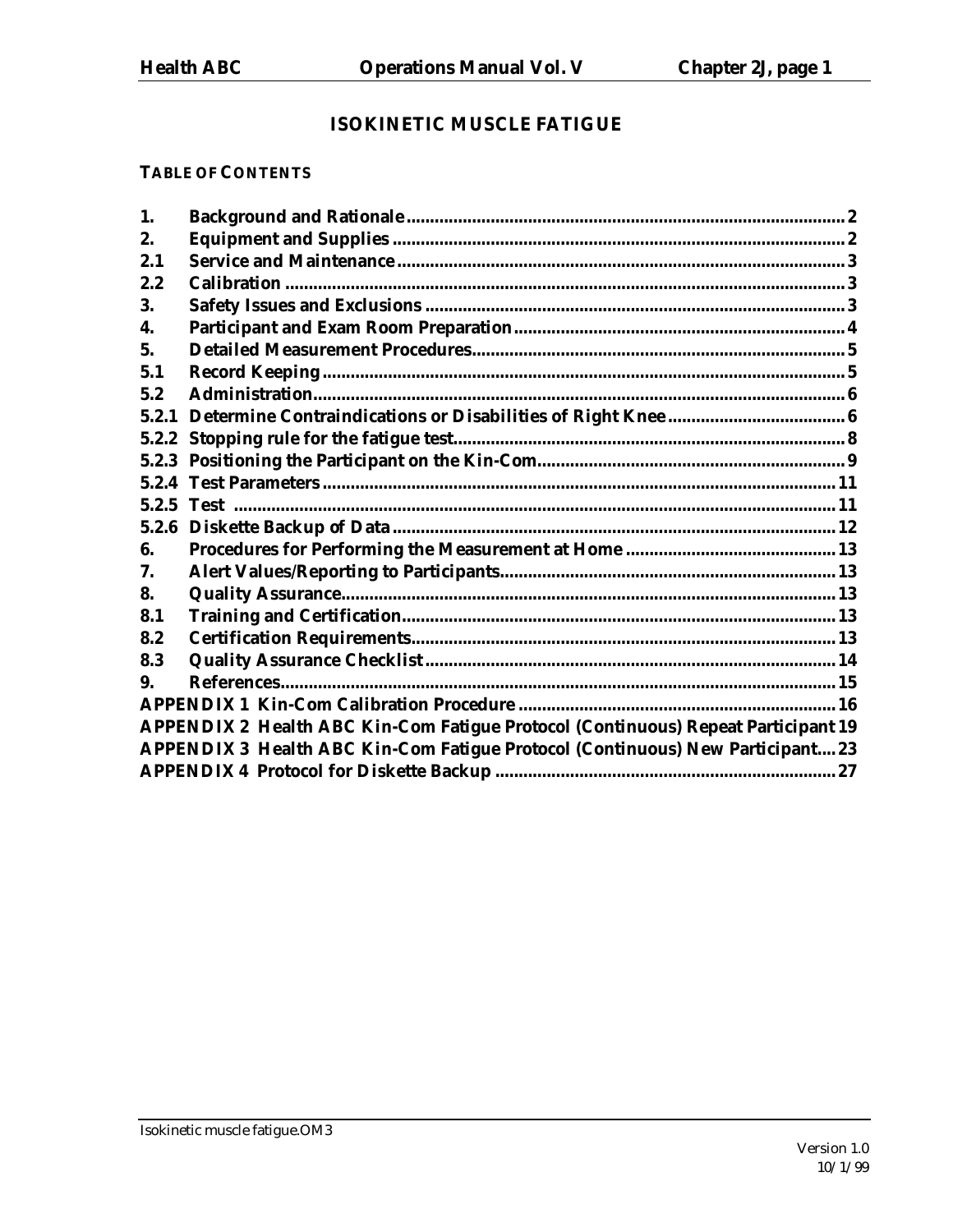### **ISOKINETIC MUSCLE FATIGUE**

#### **1. Background and Rationale**

Muscle fatigue is clearly related to the ability to carry out routine daily living activities requiring sustained muscle contraction. It is also apparent that muscle strength and muscle fatigue can vary dramatically within individuals (1,2). Thus, muscle strength does not necessarily relate to muscle fatigue, implying that predicting functional capacity with only muscle strength may disguise the association between overall muscle function and the capacity for daily living. Moreover, in a recent study examining muscle functional properties in men and women age 60 to 80 years, it was shown that while men exhibited greater maximal voluntary strength, women exhibited significantly less fatigue than men (3). Again, this suggests that muscle fatigue may provide additional information regarding muscle function in the elderly and that measuring both muscle strength and muscle fatigue in men and women in Health ABC is justified.

A primary specific aim of Health ABC is to determine correlates of functional capacity in the elderly. Data on maximal isokinetic muscle strength of the leg extensors (concentric) at 60 degrees per second has been collected during the first and second examinations. Data on the role of muscle fatigue as an independent risk factor for disability and overall muscle function is sparse (4). Thus, using the KinCom isokinetic dynamometer we will measure muscle fatigue of the knee extensors and flexors (concentric) as an independent measure of muscle function and potential predictor of functional capacity, disability and morbidity at the year 3 examination. The same leg should be used at visit 3 as was measured at previous visits unless that leg can no longer be tested (see Exclusions, Section 3). We will test participants at 180 degrees per second, extension and flexion, in the concentric mode for one set of 30 repetitions.

# **2. Equipment and Supplies**

- Kin-Com 125 AP Dynamometer
- Level with magnet
- Certified 5 kg (11 lb) weight with hook or handle and velcro strap for attaching weight to load cell
- Step stool, preferably with a handrail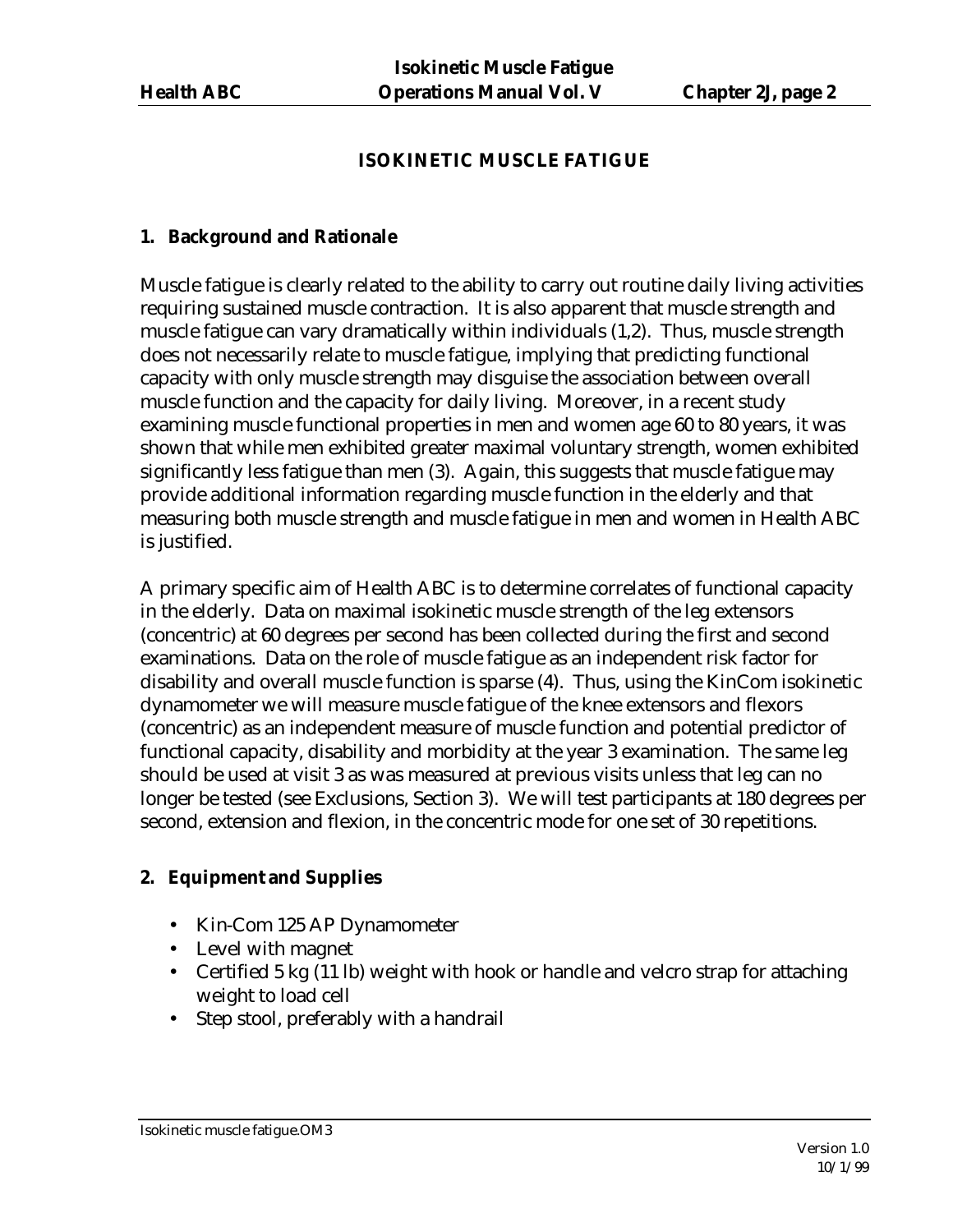#### **2.1 Service and Maintenance**

Health ABC has contracted with the Chattanooga group for an extended service contract to cover the length of the study. Planned Maintenance inspections must be scheduled every six months. Regular service schedules must be strictly observed.



# **2.2 Calibration**

See Appendix 1 for step by step calibration instructions. These should be followed once a week if daily calibrations at the beginning of the study showed that the calibration is stable. Each clinic will have a certified 5 kg (11 lb) weight for calibration.

# **3. Safety Issues and Exclusions**

The quadriceps test using the Kin-Com is generally safe and well tolerated by most older participants. However, injury may occur in patients with knee joint pathology or if the machine is operated incorrectly. To avoid injury during testing the mechanical hardware stops must always be in place when training or testing a participant. These pegs, attached to the Kin-Com dynamometer head, act as a backup to the manually determined software stop and start angles. The mechanical stops should be positioned 5° beyond the desired stop and start angles. Failure to place the stops properly may endanger the participant and damage the system. The patient interrupt switch should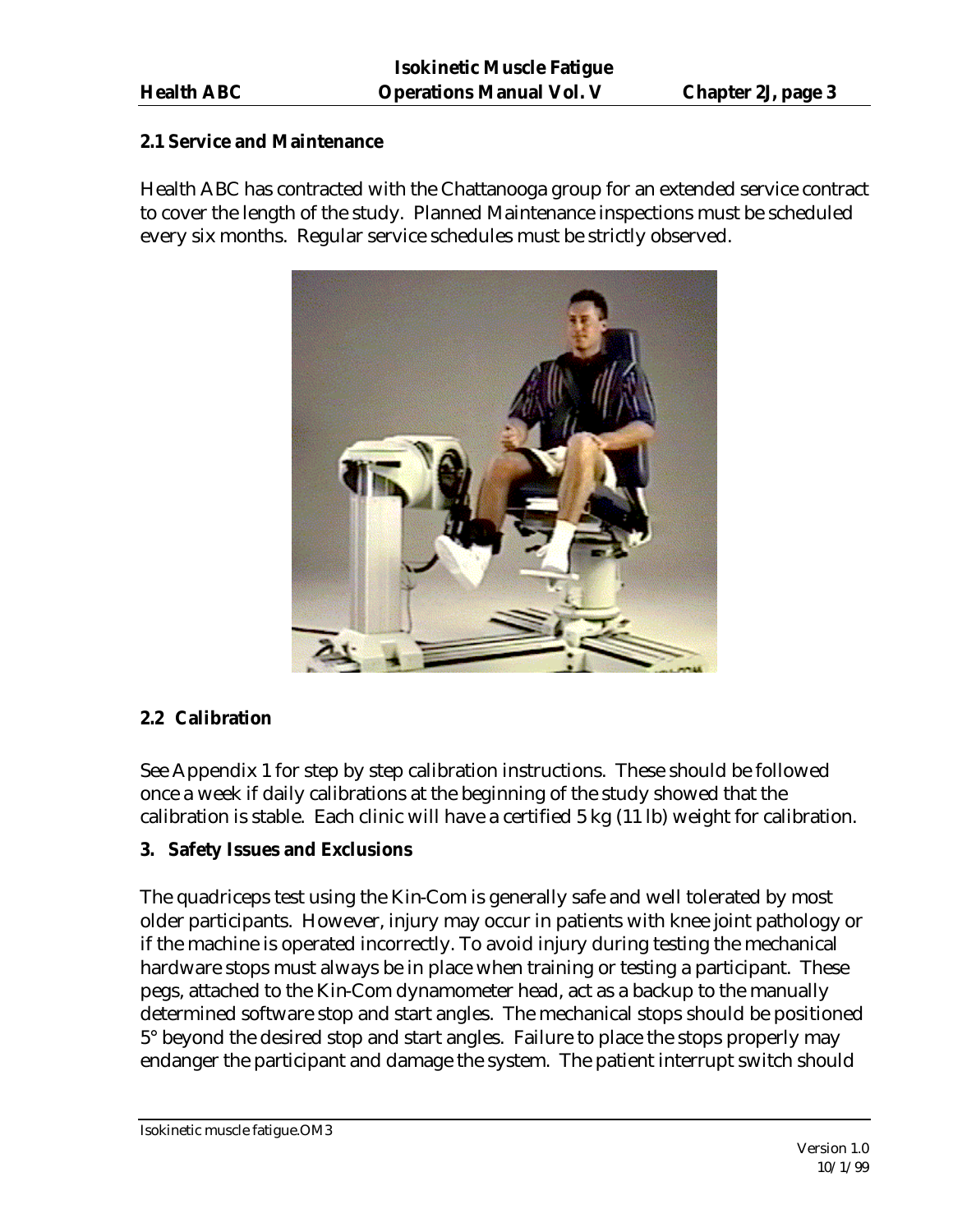always be in the participant's grasp during any activity on the Kin-Com. This switch enables participants to stop the lever from moving if they feel that speeds or forces are excessive.

Participants should not be tested on the dynamometer if they have any of the following conditions:

- History of cerebral aneurysm.
- Cerebral bleeding within the past six months.
- Blood pressure  $> 199/109$  mm Hg
- Radial pulse  $> 110$  or  $< 40$  beats per minute
- Severe bilateral knee pain that would make the examination uncomfortable. Participants with severe unilateral knee pain can be tested on the opposite side.
- Previous total knee replacement; if unilateral, the other knee should be tested.
- Abnormal ECG reading at baseline (refer to Data from Prior Visits Report). The exclusions included Wolff-Parkinson-White (WPW) or ventricular pre-excitation, idioventricular rhythm, ventricular tachycardia, third degree or complete A-V block, any statement including reference to acute injury or acute ischemia, or marked T-wave abnormality.
- History of heart attack, angioplasty, or heart surgery within the past 3 months.
- New or worsening symptoms of chest pain, shortness of breath, fainting, or angina in the past 3 months.

Unless contraindicated, the participant should be measured on the same leg as they were measured at Visit 2 (see Health ABC Data from Prior Visits). However, some participants may have had a knee replacement since Visit 2, or may now have severe knee pain that precludes testing on the original leg. In that case, the other leg should be tested, unless it too has had knee replacement or another contraindication to testing. If a participant complains of pain during the test, the test should be discontinued.

#### **4. Participant and Exam Room Preparation**

The minimum space requirements for Kin-Com dynamometry is 9'x12', and a 12'x14' space is very comfortable.

Ideally, this test should be performed after a short period of warm-up exercise. If possible, it is recommended that the 20-meter walk be performed prior to the fatigue test.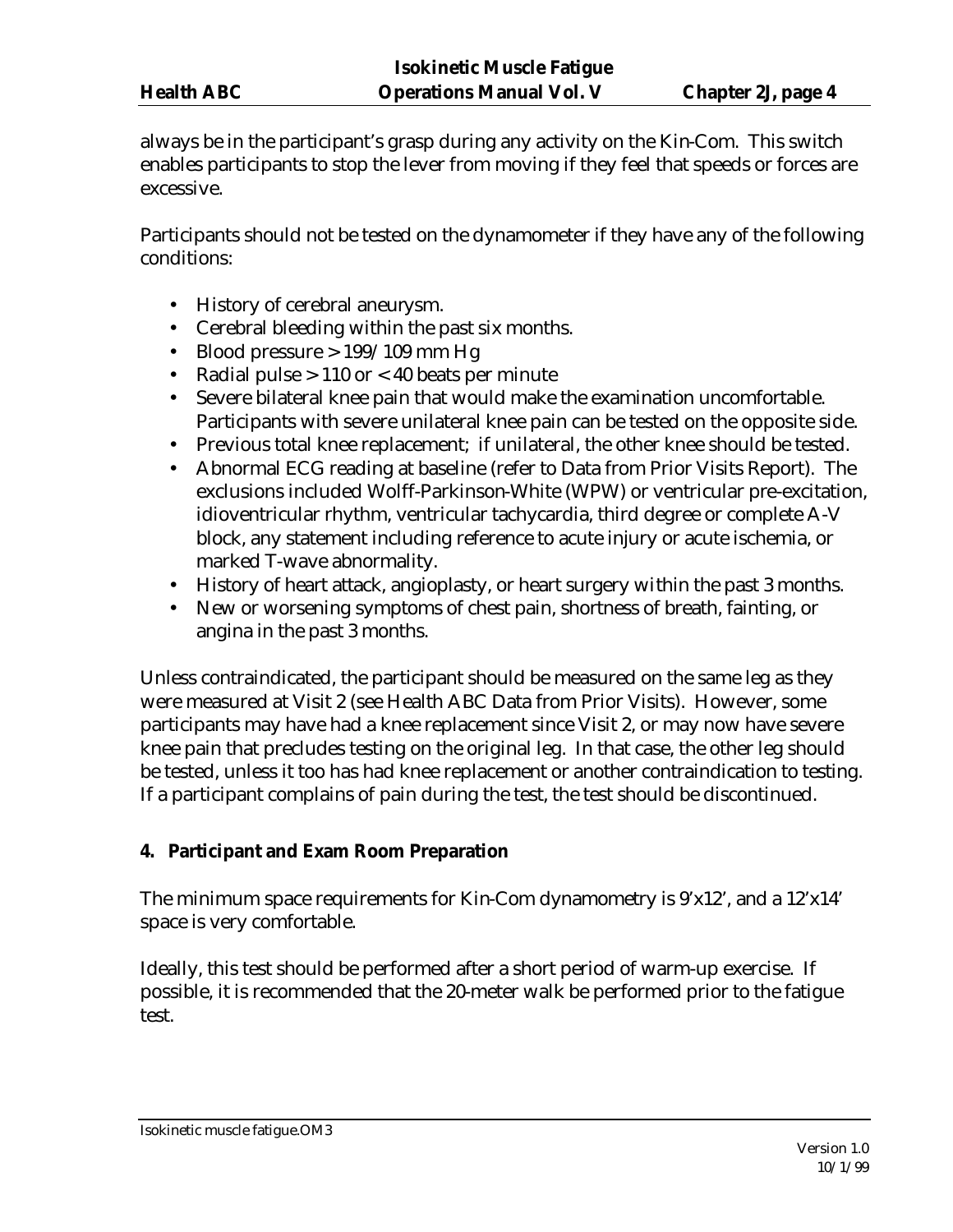#### **5. Detailed Measurement Procedures**

Health ABC will use the Kin-Com 125 AP dynamometer. This dynamometer has an automatic positioning feature that stores and recalls a participant's exact positioning and testing protocol from one examination to the next. It is important for this longitudinal study that the methods of strength testing and the participant positioning be consistent throughout the study. Therefore, the settings from Year 2 should only be changed if: 1) the shin pad could slide up and down on the participant's leg, or

2) the lever arm length is too long and touches the top of the foot or prevents the participant from flexing their foot to a 90 degree angle. Short lever arm lengths should be left as is.

Step-by-step instructions for use of the Kin-Com for a participant who has been tested before can be found in Appendix 2. If a participant did not have a baseline or Year 2 exam but can be measured now, follow the procedures in Appendix 3 (new participant). Participants who can no longer be tested on the same leg as at Visit 2, but can be measured on the other leg can be set up by following the instructions in Appendix 2, but doing a new test. The step-by-step instructions for positioning the participant for the new leg are listed in Appendix 2 following the .

# **5.1 Record Keeping**

A form is provided as a backup to the computer storage of patient positioning and for a summary record of isokinetic dynamometry testing performed on each participant. In addition, certain data are entered into the Kin-Com database via the keyboard. This includes participant name, Health ABC Enrollment ID # (in the "physician" space in patient information), and the Staff ID of the examiner (in the "clinician" space). **It is important to complete all four of these fields to allow the participant to be positively identified in the data sent to the Coordinating Center for analysis.**

Record which leg is being tested (see Data From Prior Visits Report for the leg that was tested at Visit 2). Record participant positioning parameters, whether participant completed the practice and fatigue tests, and if not, the reason(s) for not completing them. For both complete and incomplete tests, also record peak torque, fatigue index, mean peak force, CV peak force, total work, power, total number of repetitions completed, time to peak torque, and repetition number that peak torque occurred for both extension and flexion.

**Important:** A printout of the report forms should also be made immediately after each testing session and kept in the participant's record in case of computer failure.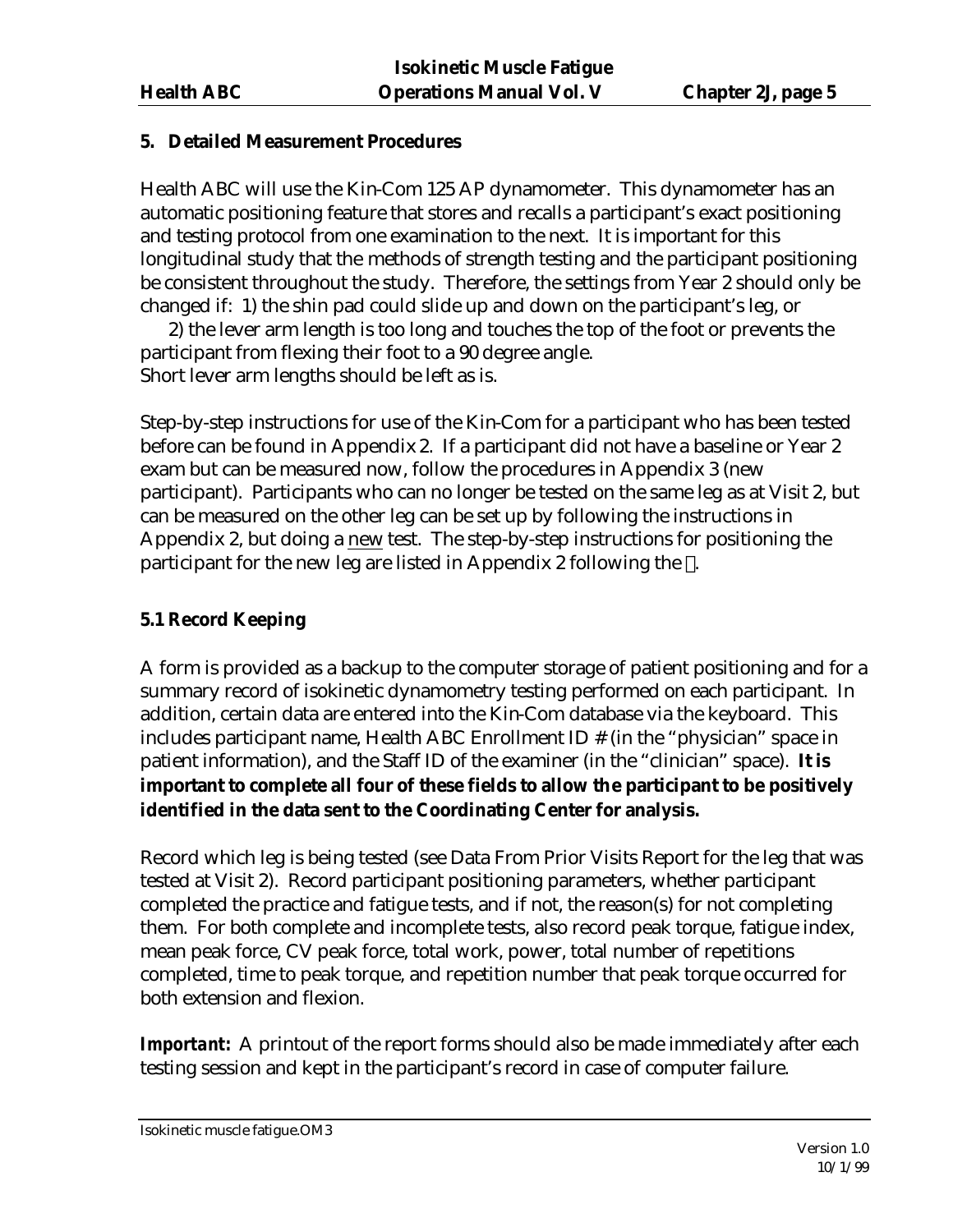#### **5.2 Administration**

#### **5.2.1 Determine Contraindications or Disabilities of Right Knee**

1) Look at radial pulse measurement on the Weight and Radial Pulse form (in the Year 3 Clinic Visit Workbook, page 7). If the radial pulse is > 110 or < 40 beats per minute, do not administer the fatigue test.

2) Look at the blood pressure measurement on the Blood Pressure form (in the Year 3 Clinic Visit Workbook, page 8). If the systolic blood pressure is > 199 mmHg and/or diastolic blood pressure is > 109 mmHg, do not administer the fatigue test.

3) Before administering the fatigue test, check the participant's Data from Prior Visits Report to see if the Marquette ECG reading from baseline was categorized with one of the abnormalities listed below:

- Wolff-Parkinson-White (WPW) or ventricular pre-excitation
- Idioventricular rhythm
- Ventricular tachycardia
- Third degree or complete A-V block
- Any statement including reference to acute injury or acute ischemia, or marked Twave abnormality

4) If the participant indicates that they have ever suffered a cerebral aneurysm, record this on the Kin-Com form and do not continue. Testing is contraindicated in these participants.

Script: "Has a doctor ever told you that you had an aneurysm in the brain?"

5) If the participant indicates that they have suffered a cerebral hemorrhage in the past six months, record this on the Kin-Com form and do not continue. Testing is contraindicated in these participants.

Script: "Has a doctor told you that you had a cerebral hemorrhage (bleeding in the brain) in the last six months?"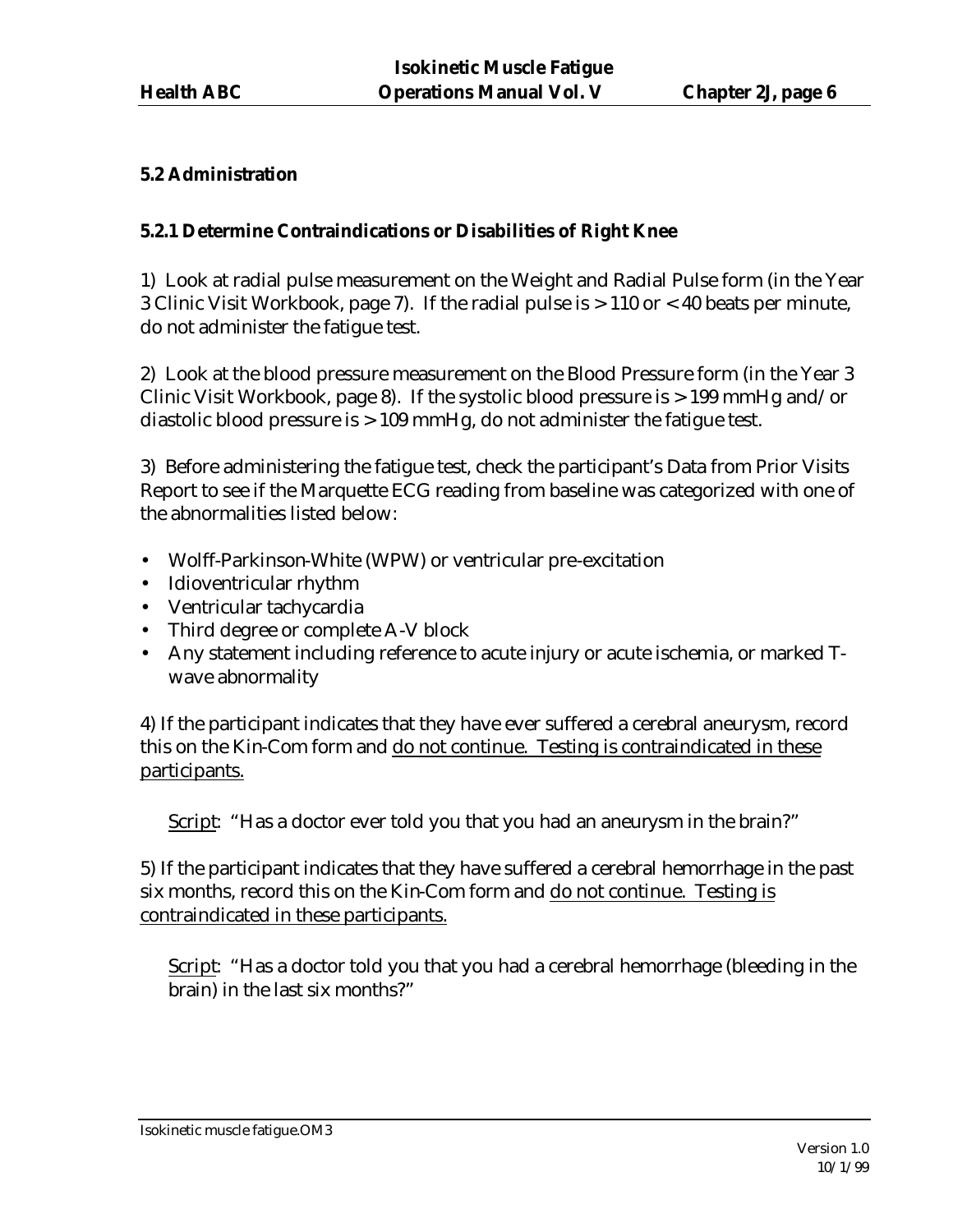6) If a participant reports heart attack, angioplasty, or heart surgery in the past 3 months, or new or worsening symptoms of chest pain, shortness of breath, fainting, or angina in the previous 3 months, do not administer the fatigue test.

Script: "First we need to ask you a few questions to see if you should try the test. Within the past 3 months,

- " . . . have you had a heart attack?"
- ... have you had angioplasty?"
- " . . . have you had heart surgery?"

"Within the past 3 months, have you seen a health professional or thought about seeing a health professional for new or worsening symptoms of

- " . . . chest pain?"
- ... shortness of breath?"
- " . . . fainting?"
- " . . . angina?"

If the answer is "Yes" to any of the above questions, do not administer the fatigue test.

7) Determine which knee can be tested.

Script: "Have you ever had knee surgery on either leg where all or part of the joint was replaced?"

Refer to the Health ABC Data from Prior Visits Report for the leg that was tested at Visit 2. If not contraindicated by a new knee replacement, test the same leg as at Visit 2. (Note: if the participant did not have the Kin-Com test during Year 2 but did have the test during Year 1, measure the leg that was tested during Year 1, unless contraindicated.) To determine which leg was tested, see the Data from Prior Visits Report. If the participant has had a knee replacement since Year 2, that precludes testing the original leg. If the Kin-Com test has never been administered refer to the Data from Prior Visits Report to see which hip was scanned at Visit 1 and test the same side, unless contraindicated.

8) We are interested in knowing whether or not one leg is weaker than the other. However, this information will not determine which leg to test.

"Have you ever had an injury that has made one leg weaker than the other?"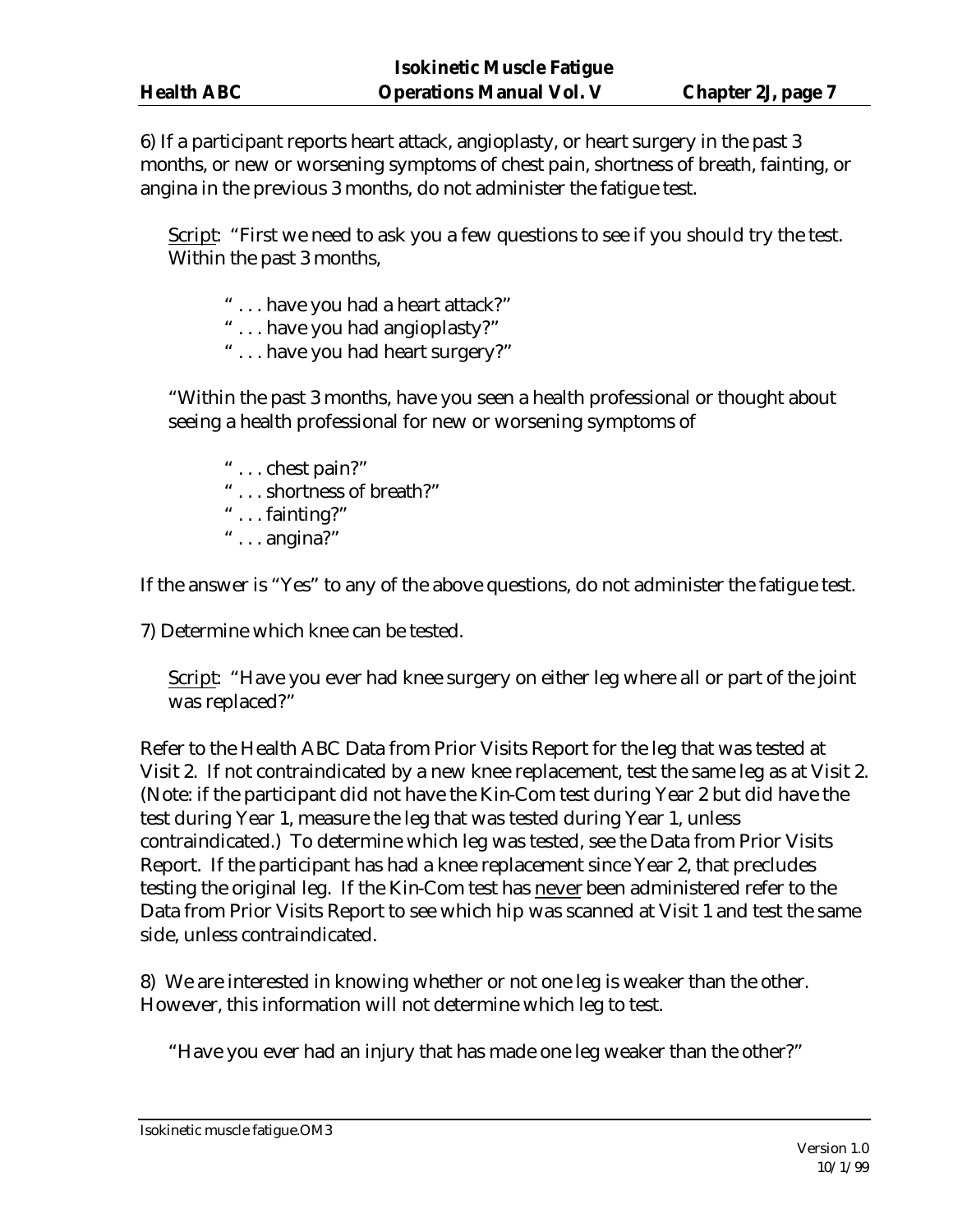9) If both knees have been replaced, do not test. Otherwise, with reference to the leg of interest, determine whether pain will prevent them from doing the test.

"Is it difficult for you to either bend or straighten either of your knees fully due to pain, arthritis, injury or other condition?"

10) If the participant indicates that these conditions exist, determine whether the leg can be tested by using a simple manual test. Have the participant extend their knee until the knee is flexed 60 degrees down from the fully extended position. The tester asks the participant to extend the knee and tests manually that the task is correctly understood.

Put hands above the participant's ankle and ask the participant to press against your hands. Keep your elbows extended and use the weight of your upper body to resist the push.

After having tried the movement, the participant should be asked:

Script: "Did you have pain in your knee that stopped you from pushing hard?"

Record results of manual test on Kin-Com form. Do not test if neither leg can be tested without excessive pain.

#### **5.2.2 Stopping rule for the fatigue test**

If the participant reports a significant degree of any of the following symptoms stop the test:

- Chest pain, tightness, or pressure
- Trouble breathing or shortness of breath
- Feeling faint, lightheaded, or dizzy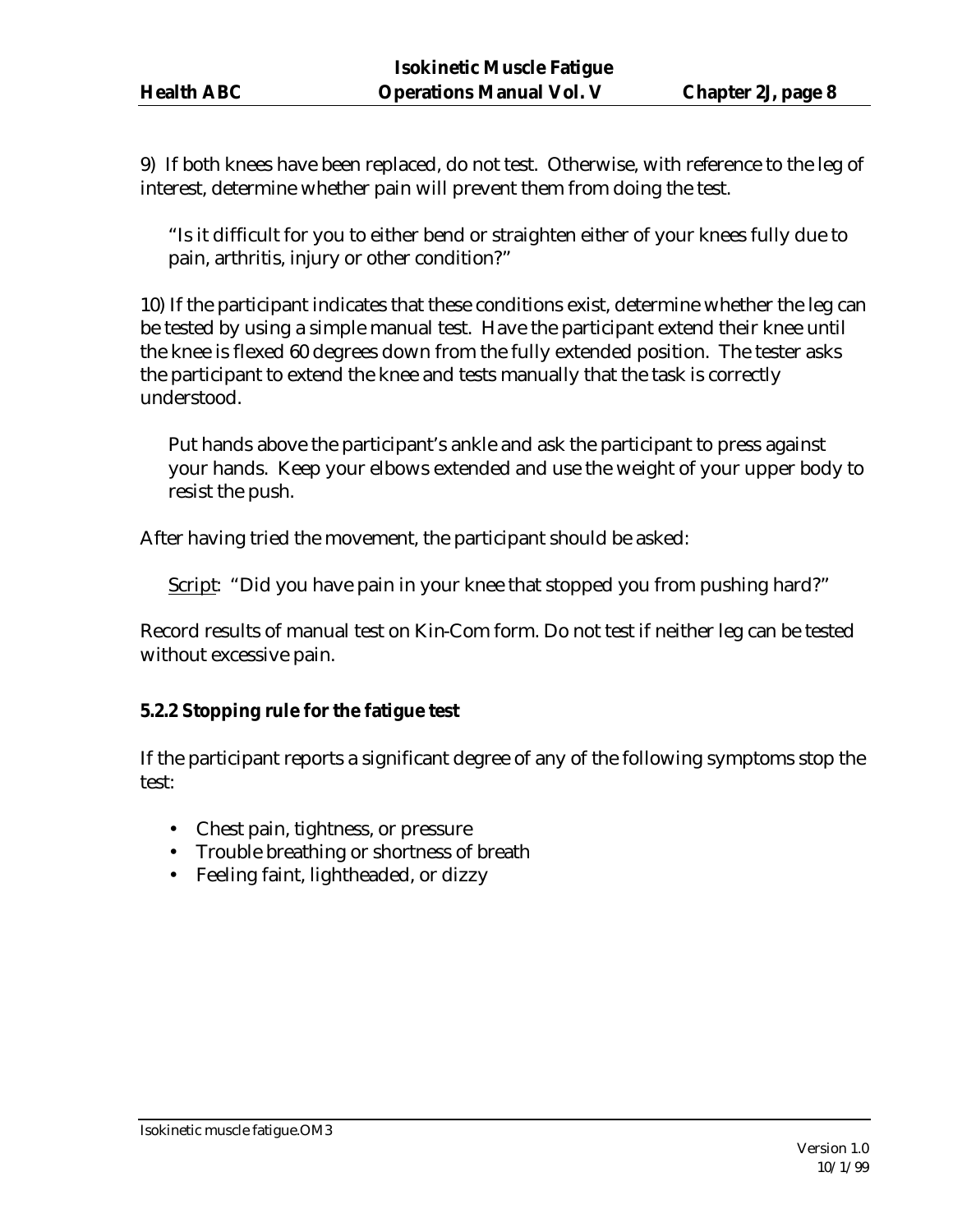#### **5.2.3 Positioning the Participant on the Kin-Com**

1) Participants are positioned sitting and with the back supported according to instructions. Stabilizing straps are placed across the pelvis and the distal thigh of the leg to be tested. Be sure the participant sits all the way back against the back of the chair and the stability straps are snug enough to prevent the participant from using other muscle groups to help the thigh muscle. The participant's untested leg should hang free without support.

Script: "Now I would like you to sit in the chair with your hands comfortably in your lap. Please keep your hands in your lap during all testing."

2) Position the participant using the dynamometer positioning parameters stored at Visit 2 (see Appendix 2). Be sure to set all positioning parameters, including those that must be set manually, to match the parameters used at Visit 2.

**IMPORTANT:** After positioning the participant, be sure to proceed to Manual Mode, then touch Index Location and check whether all positioning parameters including lever arm length are correctly entered, then touch Accept. Touch Enter to save this participant position and touch Yes when asked "Positional data for this patient/side/joint/movement exists. Do you want to overwrite?" **It is very important to follow these steps to ensure that all positioning parameters including lever arm length are correctly stored to allow later deletion of data files without loss of positioning information.** As a backup, lever arm length as well as all positioning parameters will be recorded on the exam form. Detailed step-by-step instructions for carrying out these important tasks are included in Appendix 2.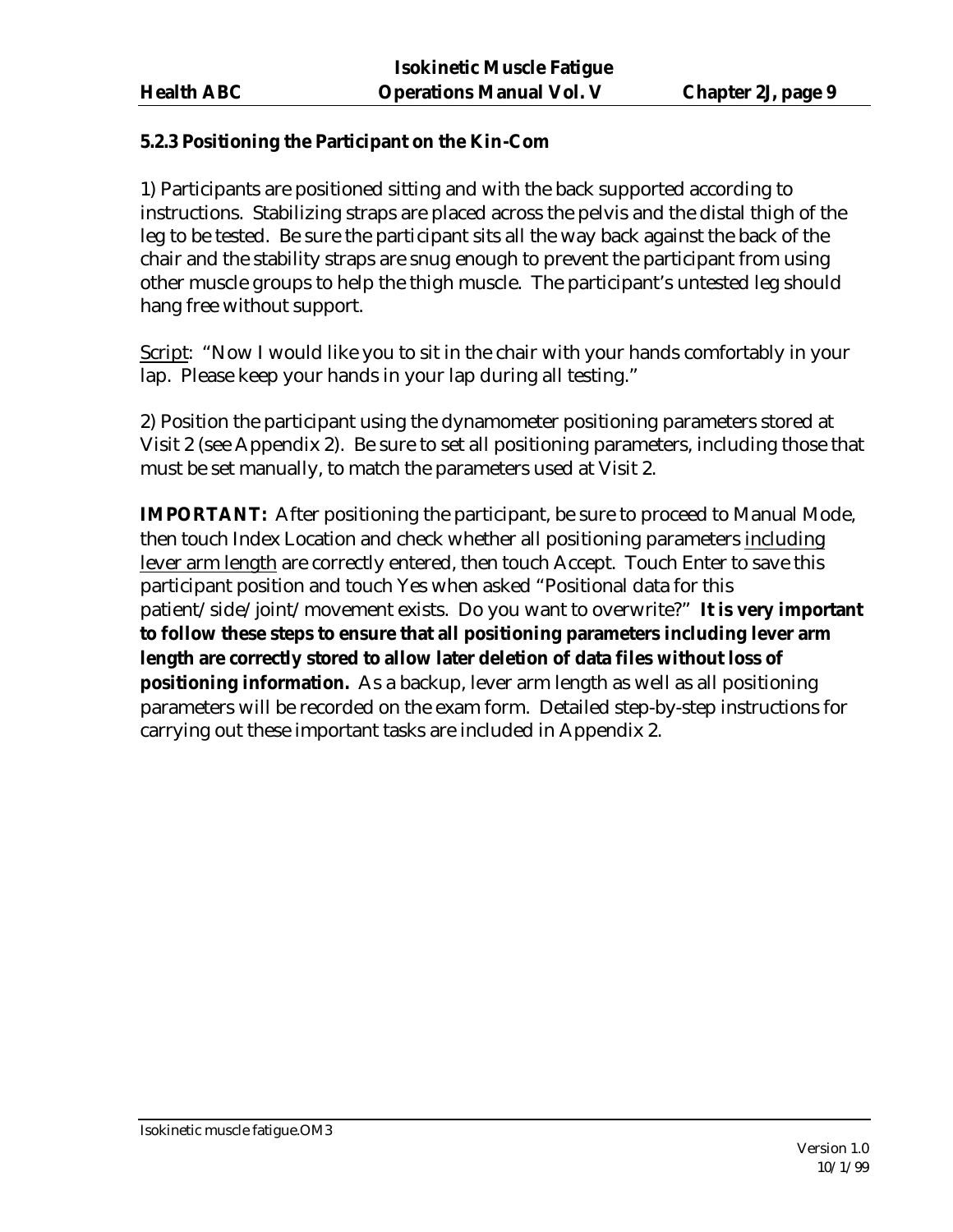



3) If the opposite leg must be tested, or if the participant has not been tested before, the participant must be positioned correctly in the dynamometer. The knee joint (lateral femoral epicondyle [see figures above]) is aligned with the rotational axis of the dynamometer. This can usually be accomplished by adjusting the dynamometer up/down and in/out. Occasionally seat angle up/down and seat in/out adjustments must be made. The resistance pad at the end of the lever arm is placed approximately two finger widths above the ankle bones (malleoli). (See figure below.) In very tall participants place the resistance pad as near to the ankle as possible.



The Kin-Com automatically records any changes to the dynamometer positioning and seat that might have been changed while fine tuning the participant's positioning. The software will also prompt the operator to make any necessary changes to the dynamometer tilt (parameter A) and rotation (B); lever arm stops (C&D); and seat rotation (E), back angle (F), bottom depth (G), or bottom angle (H). These changes in the manual parameters must be read from the dynamometer and entered manually into the program so that future measurements can be standardized.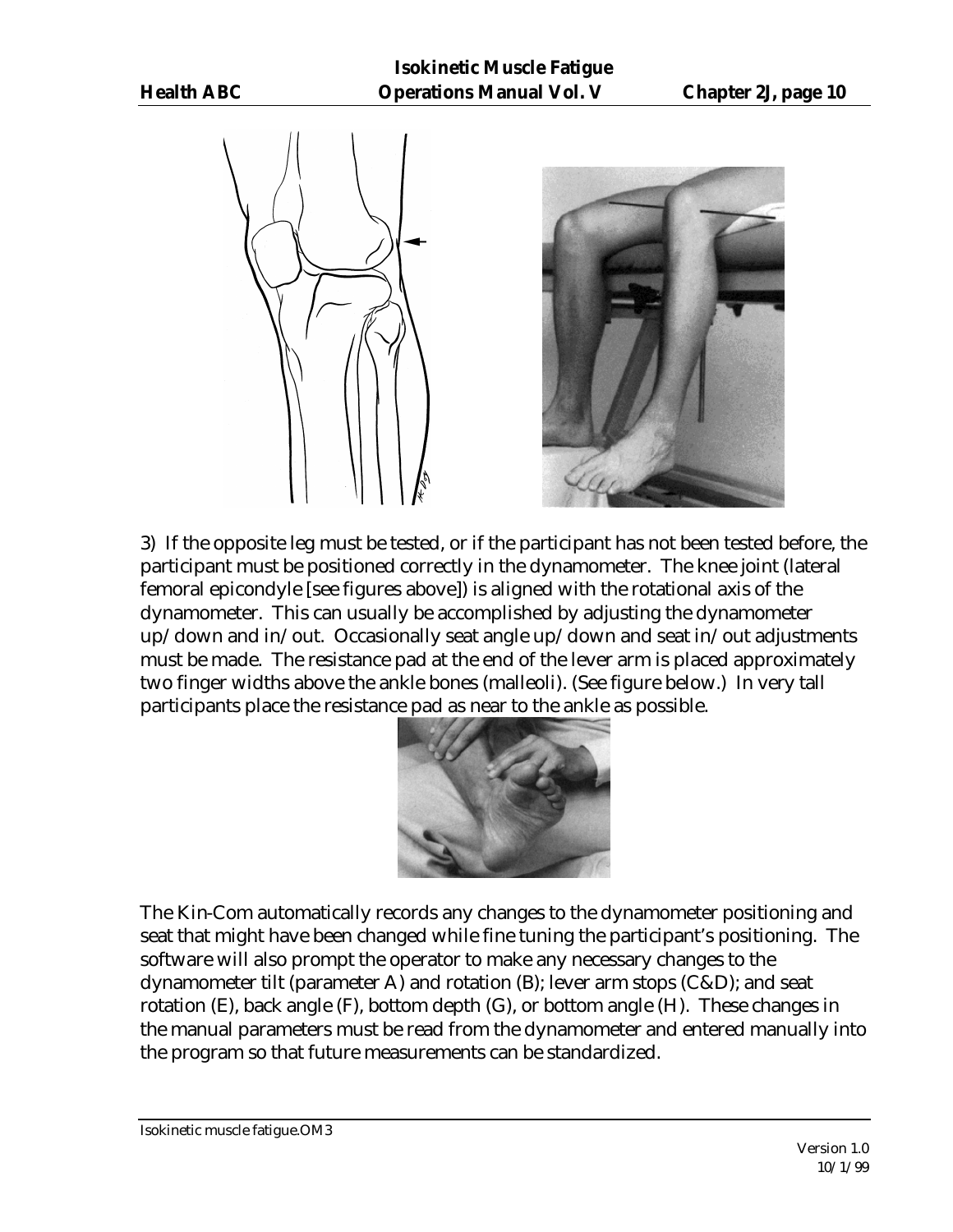#### **5.2.4 Test Parameters**

1) The computer joint angle is adjusted to anatomical joint angle by referencing the machine at 90° when the participant's knee is at 90°.<sup>1</sup> The machine reference angle must then be entered as 90° (see Appendix 2).

2) To correct for gravity, the participant's limb is weighed at approximately 45°. Weighing and gravity correction are covered in detail in Appendix 2.

3) Start and stop angles are set at 90° and 30°.Follow the instructions in Appendix 2. It is important that the start and stop angles be set correctly. Testing from 89° to 31° is not the same as testing from 90° to 30°.

4) A practice trial will consist of one set of three repetitions at 50 % effort to familiarize the participant with the procedure and provide a warm-up period.

5) Test concentric extension and flexion, one set of 30 repetitions, to assess muscle fatigue parameters.

6) Don't save data from practice session on computer.

#### **5.2.5 Test**

 $\overline{a}$ 

1) Administer practice trial.

Script: "We are going to have you practice this test at about half your maximal effort for 3 kicks of the leg back and forth. This is so you can get the feel of the speed of the movement. Don't stop between the back and forth movement."

2) Once the participant has practiced the testing procedure, tell them that you will now begin the actual testing.

 $<sup>1</sup>$  Note to investigators analyzing Kin-Com data: By setting anatomical joint angle based on machine joint</sup> angle, there may some error in the actual range of motion measured. This error may be the result of anatomical differences between participants so that the actual range of motion measured may not be 30° to 90°, although the range of motion will cover a 60° arc. In addition the seat angle (usually 15° above horizontal) will generally affect the true joint angle, and in turn affect the actual range of motion measured. The range tested within participant will be constant from visit to visit, but may vary across participants. This should be taken into account when describing the Kin-Com protocol.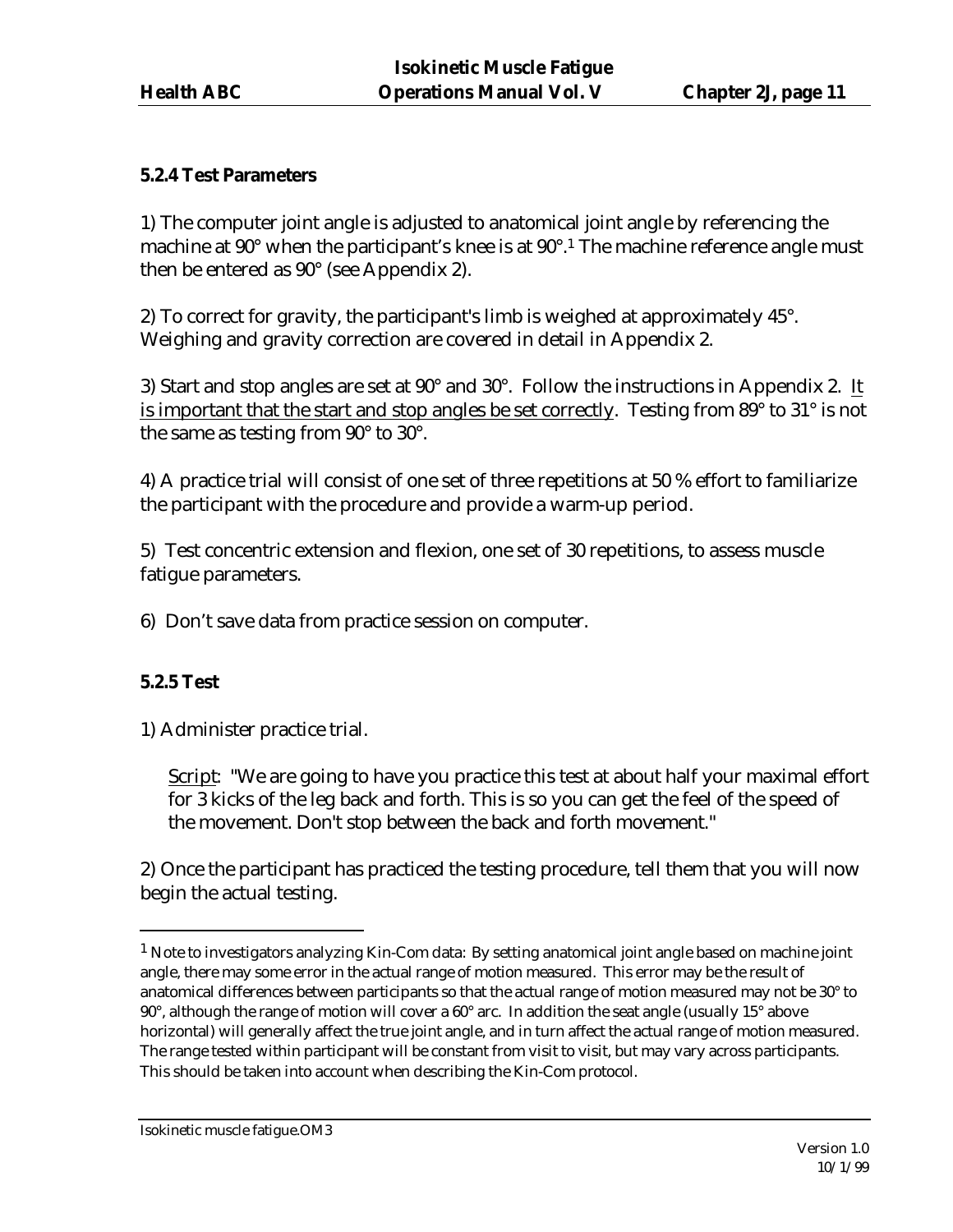Script: "Now we need you to do 30 repetitions. This will take about 30 seconds. This time pump your leg back and forth as hard as you can right from the beginning of the test. We want to see how well you can maintain your strength as your leg becomes tired. Please do not pace yourself to try to save your strength for the end. If you experience any leg or knee pain, or pain, tightness, or pressure in your chest, if you become short of breath or if you feel faint, lightheaded or dizzy, let me know and we'll stop the test. When I say begin, go as hard and as fast as you can.Ready, begin."

Look at the participant while they are doing the test to see if they are doing their maximal effort.

 (Encouragement during the maneuver): After the first rep, "As hard as you can!" at 5 reps - "Great job!" at 10 reps - "Looks Good!" at 15 reps - "Great job! You're halfway there!" at 20 reps - Keep working. Only 10 more to go" at 25 reps - "You're doing great. Only 5 to go."

3) If the participant is able to complete the test, record the information as required on the exam form.

4) If the participant is not able to complete the test, record the information as required on the exam form for an incomplete test, including reasons for stopping the test.

# **5.2.6 Diskette Backup of Data**

Once a week, the data manager should make a copy of all data collected since the last backup in the study. The backup will be sent to UCSF every other week for downloading into the data system, and another copy should be maintained by the sites. The whole set of diskettes constitutes a complete backup of your Year 3 data. Detailed instructions for making a diskette back up are given in Appendix 4. In addition, a Kin-Com Data Transfer Form should be filled out and sent in with the data.

To determine which files to back up, the sites should keep a log of all Kin-Com fatigue exams done. Each time a backup diskette is made, the log entries corresponding to the exams copied to diskette should be marked to denote that they have been copied and sent to the Coordinating Center. All Year 3 exams should continue to be stored on the Kin-Com computer until the Coordinating Center directs you to delete them.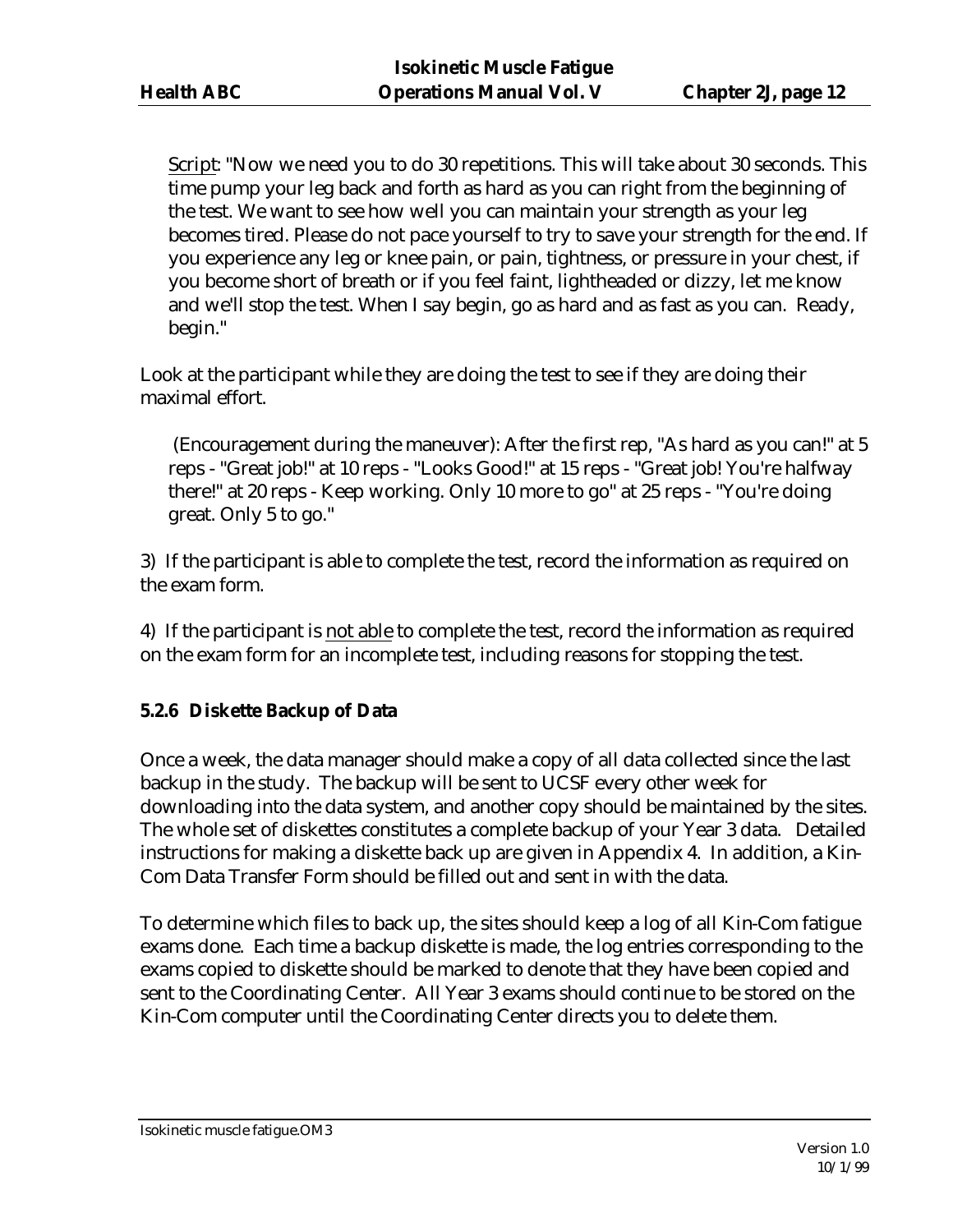| <b>Isokinetic Muscle Fatigue</b> |                                 |                            |  |  |
|----------------------------------|---------------------------------|----------------------------|--|--|
| <b>Health ABC</b>                | <b>Operations Manual Vol. V</b> | <b>Chapter 2J, page 13</b> |  |  |

Note: Any practice sessions should be deleted before making the diskette to be sent to UCSF. In addition, any remaining Year 1 or 2 exams should be deleted for each participant who has a Year 3 exam file. This will prevent the dataset from becoming overly large. Detailed instructions for deleting files are also included in Appendix 4.

#### **6. Procedures for Performing the Measurement at Home**

This examination is not feasible for home visits.

#### **7. Alert Values/Reporting to Participants**

When the testing is completed, tell the participant that it looks like they have "done well."

#### **8. Quality Assurance**

#### **8.1 Training and Certification**

Training will be provided at the Year 3 training session in Pittsburgh. The training will consist of machine operations and the fundamentals of testing, as well as study-specific procedures. After the initial training session, operators should practice on other staff members and themselves until reliable measurements are achieved. It is especially useful to practice on volunteers who are not knowledgeable about what to expect. Training should include:

- observe measurement by experienced examiner
- read manufacturer's user's guide and Health ABC OM with goal of understanding
	- the proper use of equipment
	- the proper calibration and adjustment of equipment
	- exclusions and safety considerations
	- detailed testing procedures
- practice on colleagues and "naive" volunteers

#### **8.2 Certification Requirements**

• Complete training requirements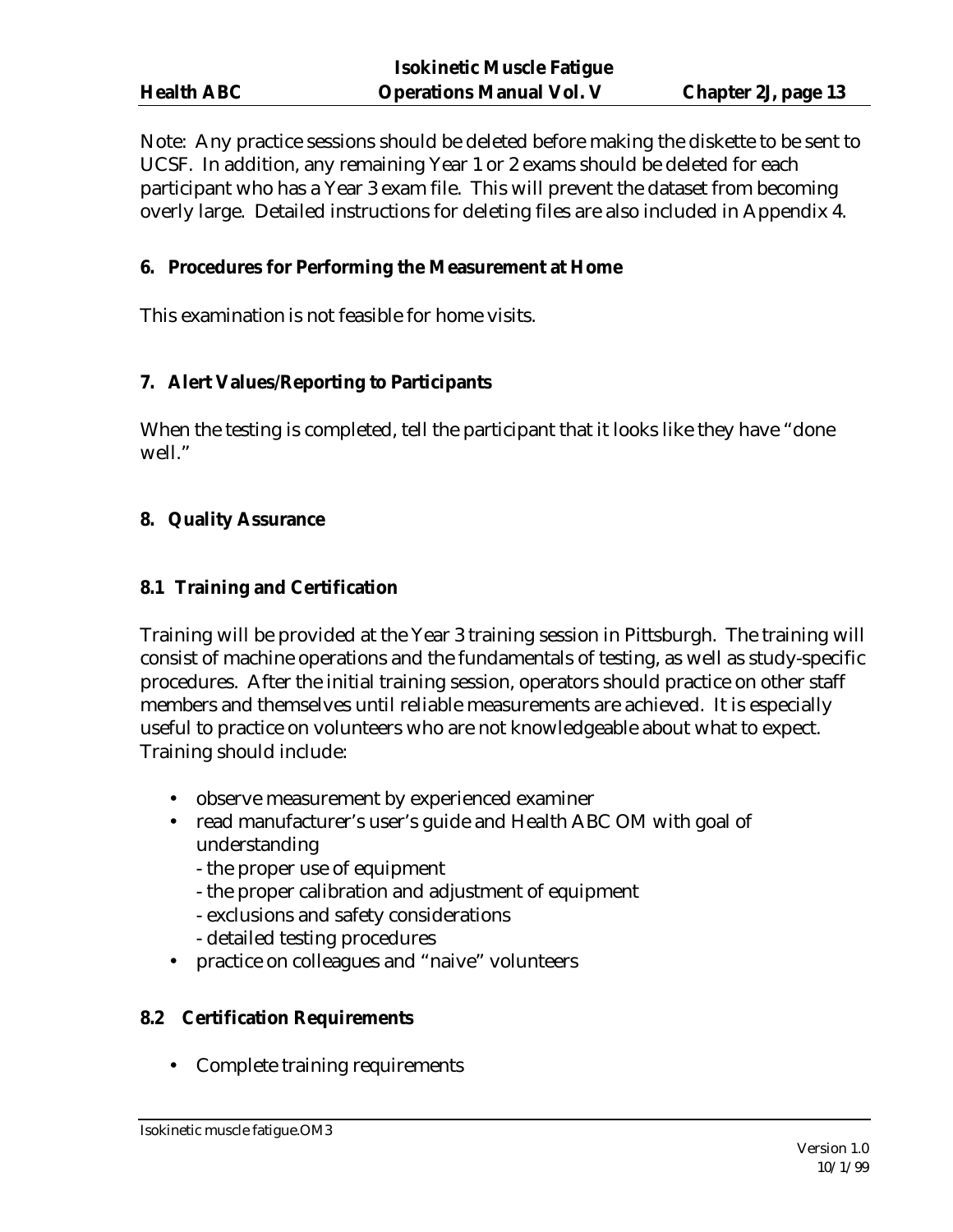- Recite exclusion criteria
- Demonstrate calibration and adjustment of Kin-Com
- Perform test on two volunteers under the observation of clinic QC officer or designated Kin-Com expert.

#### **8.3 Quality Assurance Checklist**

- $\Box$  Log indicates calibration according to schedule
- $\Box$  Checked Data from Prior Visits report for baseline ECG exclusion
- $\Box$  Consults radial pulse and blood pressure form to determine blood pressure exclusion
- $\Box$  Asks eligibility questions
- $\Box$  Consults Data from Prior Visits Report to choose side to test
- $\Box$  Performs manual test to determine pain exclusion
- $\Box$  Participant positioning correctly determined (from stored values if repeat test, by fine tuning in the manual mode if first test occasion)
- $\Box$  Index Location checked and patient positions re-saved for each participant
- $\Box$  Manual hardware stops in place
- $\Box$  Patient interrupt switch in participant's hand during demonstration and testing and its operation properly explained
- $\Box$  Gravity correction correctly applied (leg weight is stable)
- $\Box$  Correct instructions given while demonstrating procedure
- $\Box$  Practice trial completed successfully
- $\Box$  Standard level of encouragement (motivation and feedback) offered to participant
- $\Box$  Key points from script stated and clearly delivered
- $\Box$  Data saved to Kin-Com file
- $\Box$  Data completely and accurately recorded: peak torque, fatigue index, mean peak force, CV peak force, total work, power, total number of repetitions completed, time to peak tor que, and repetition number that peak torque occurred for both extension and flexion.
- $\Box$  Reports printed and placed in participant's file
- $\Box$  Form correctly filled out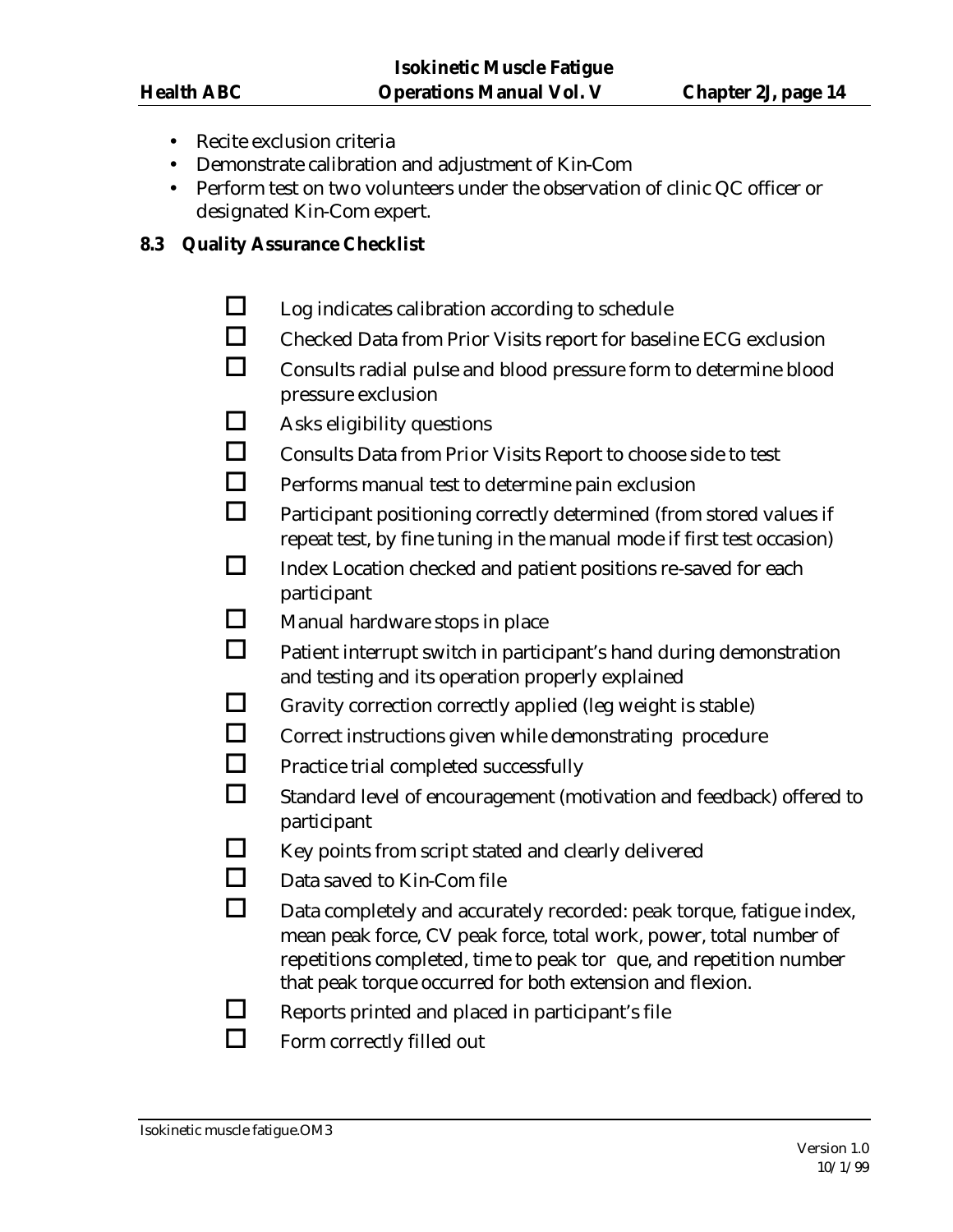$\Box$  Reviews form for completeness

#### **9. References**

- 1. Lewis SF, Fulco CS. A new approach to studying muscle fatigue and factors affecting preformance during dynamic exercise in humans. In: Exer Sport Sci Rev, vol. 26, Holloszy JO, ed. Baltimore: Williams and Wilkins, 1998, pp 91-116.
- 2. Maughan RJ, Nimmo MA, Harmon M. The relationship between muscle myosin ATP-ase activity and isometric endurance in untrained male subjects. Eur J Appl Physiol 1985;54:291-96.
- 3. Hicks AL, McCartney N. Gender differences in isometric contractile properties and fatigability in elderly human muscle. Can J Appl Physiol 1996;21:441-54.
- 4. Mundale MO. The relationship of intermittant isometric exercise to fatigue of handgrip. Arch Phys Med Rehab 1950;51:32-53.
- 5. Trappe SW, Costill DL, Goodpaster BH, Pearson DR. Calf muscle strength in former elite distance runners. Scan J Med Sci Sports 1996;6:205-210.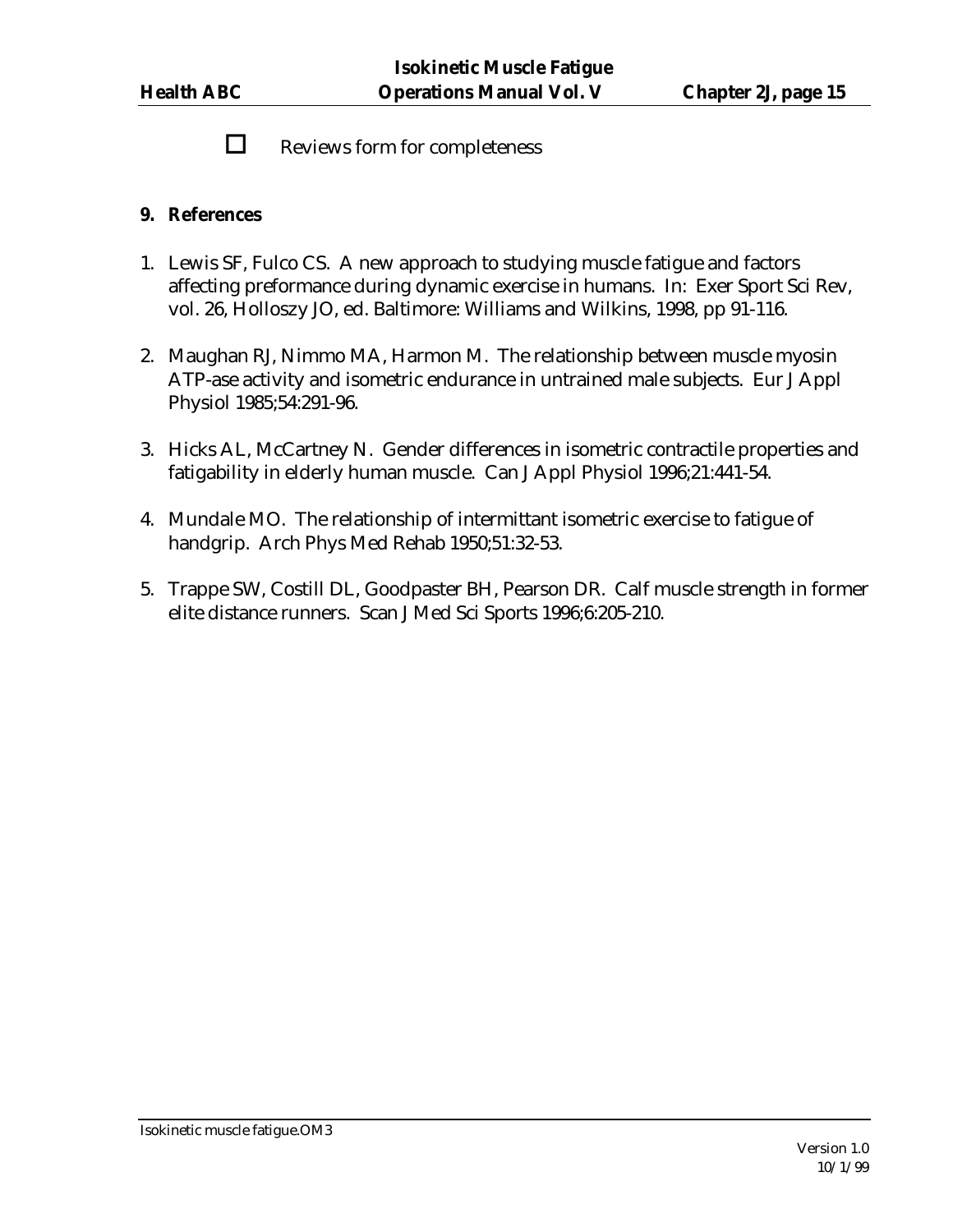## **APPENDIX 1 Kin-Com Calibration Procedure Part I Diagnostics**

From the Kin-Com Main screen: Touch screen anywhere

- 1. Select Kin-Com
- 2. Select System Utilities
- 3. Type: test
- 4. Type: yes
- 5. Select option 1
- 6. Select option 1
- 7. Position mechanical stop C at 2; mechanical stop D at 34
- 8. Make sure the load cell is firmly attached to the lever arm.
- 9. Position lever arm in approximately the horizontal position and pick up the patient abort switch.
- 10. MAKE SURE THE LEVER ARM IS UNOBSTRUCTED AND WILL NOT CONTACT ANY OBJECT! The lever arm will be moved passively throughout the full range of motion of the machine. This will be done at various speeds including full speed (250+ degrees per second). DO NOT STAND CLOSE ENOUGH TO BE STRUCK BY THE LEVER ARM DURING THIS PROCEDURE. During the Diagnostic check the software will actuate the lever arm several times and at several speeds. Do not get in the path of the lever arm until you have completed the Diagnostic check and have safely returned to the Kin-Com software.
- 11. Press Enter and the Diagnostics program will run.
- 12. Press the Patient abort switch when requested.
- 13. When the message Diagnostics program complete appears, press escape.
- 14. Press escape repeatedly until you return to the main menu.
- 15. This concludes the Diagnostic portion of the calibration procedure. If any problems were encountered during diagnostics, they would be reported on the screen. If problems are encountered, call service at 800-494-3398.

#### **Part II Load Cell**

# **If the Kin-Com is not already set up for measuring the right leg, do so before beginning the load cell calibration.**

From the Kin-Com Main screen: Touch screen anywhere.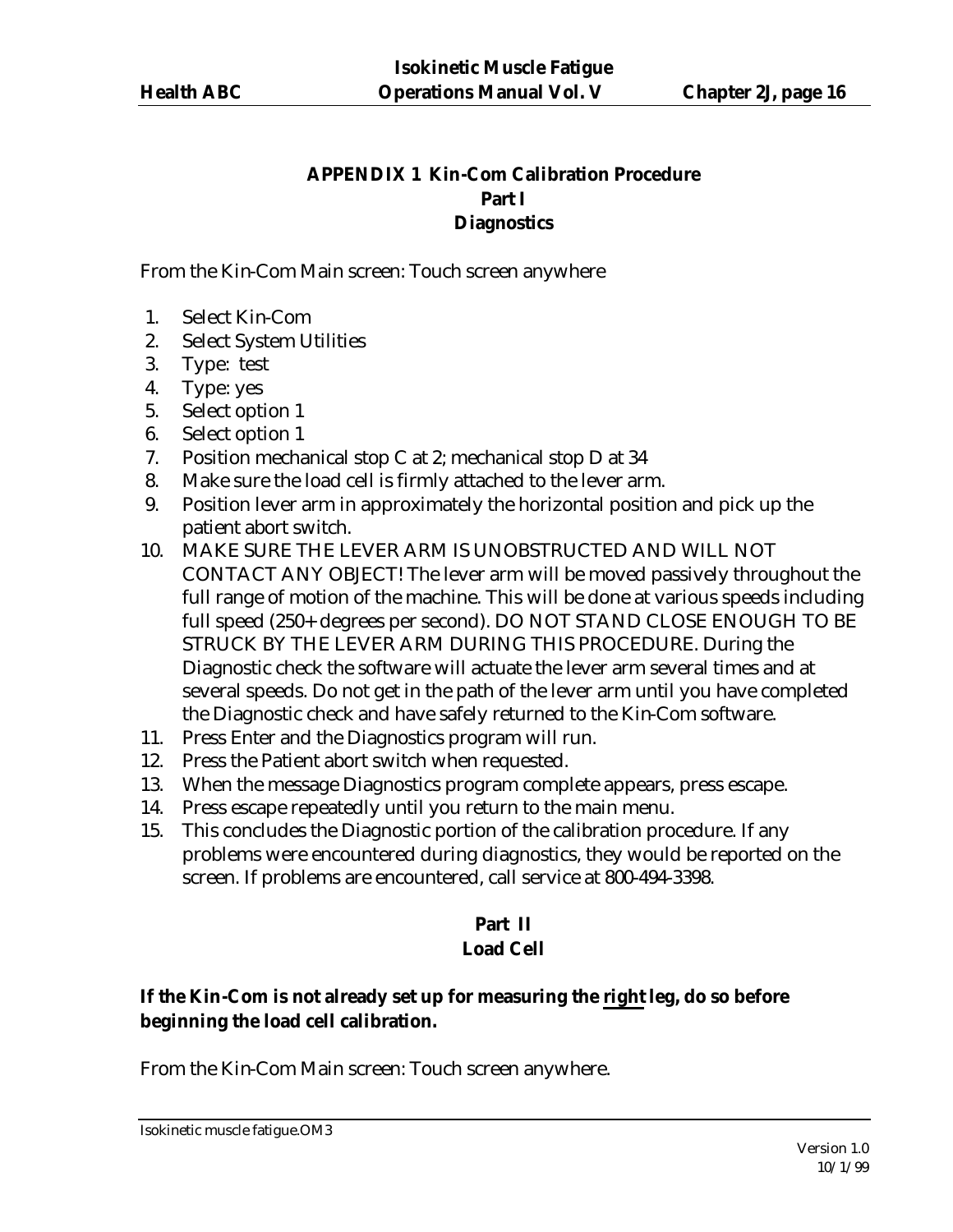- 1. Select Kin-Com
- 2. Select Exercise
- 3. Select Protocol
- 4. Select Calibration
- 5. Select Continuous
- 6. Select Turn On Anatomical Reference
- 7. Move lever arm to horizontal and check with a level.
- 8. Select Enter
- 9. Actual joint angle is: 0; Select Enter
- 10. Grasp the load cell, **not the lever arm**, and move lever arm down a few degrees towards vertical.
- 11. Select Enter
- 12. Select Enter
- 13. Grasp the load cell, not the lever arm, and move the lever arm up towards horizontal until Stop Angle = 0.
- 14. Select Enter
- 15. Select Set Start Angle
- 16. Grasp the load cell, not the lever arm, and move the lever arm down towards vertical until Start Angle = 90
- 17. Select Enter
- 18. Select Enter
- 19. Force should read zero.\*
- 20. Select Start Exercise.
- 21. Pull up on load cell for about one second.
- 22. Place a known weight (11 lb or 5 kg) on the load cell. This is most easily done by attaching the weight to the load cell with a velcro strap.
- 23. Force should read 50 Newtons\*\*
- 24. Remove weight.
- 25. Select Escape

\*If the reading flickers back and forth between +1 or -1 and 0, this may be as close as you can get. If force does not flicker between  $0$  and  $+\prime$  - 1 or read zero with lever arm vertical, remove cover from Kin-Com, find the decal on the computer that shows the location of pot #7 force gain and #8 force zero adjustment (offset). With the lever arm vertical, adjust the zero adjustment screws until force reads zero.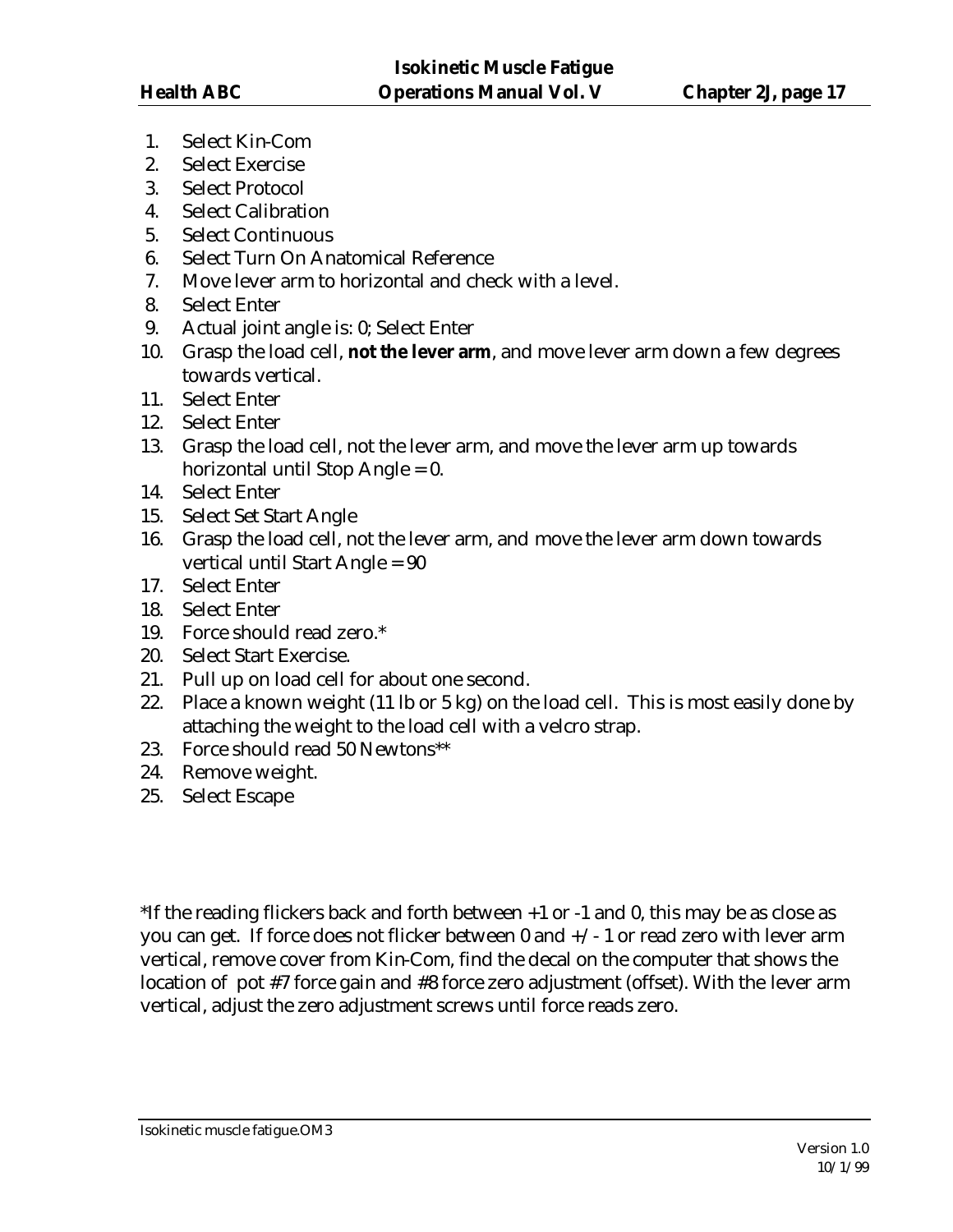$\hspace{0.1mm}$  \*\* If force reading does not read 50 Newtons in the horizontal position with the 11 lb (5 kg) weight attached, adjust #7 (gain) until it reads 50 Newtons. Calibration is complete.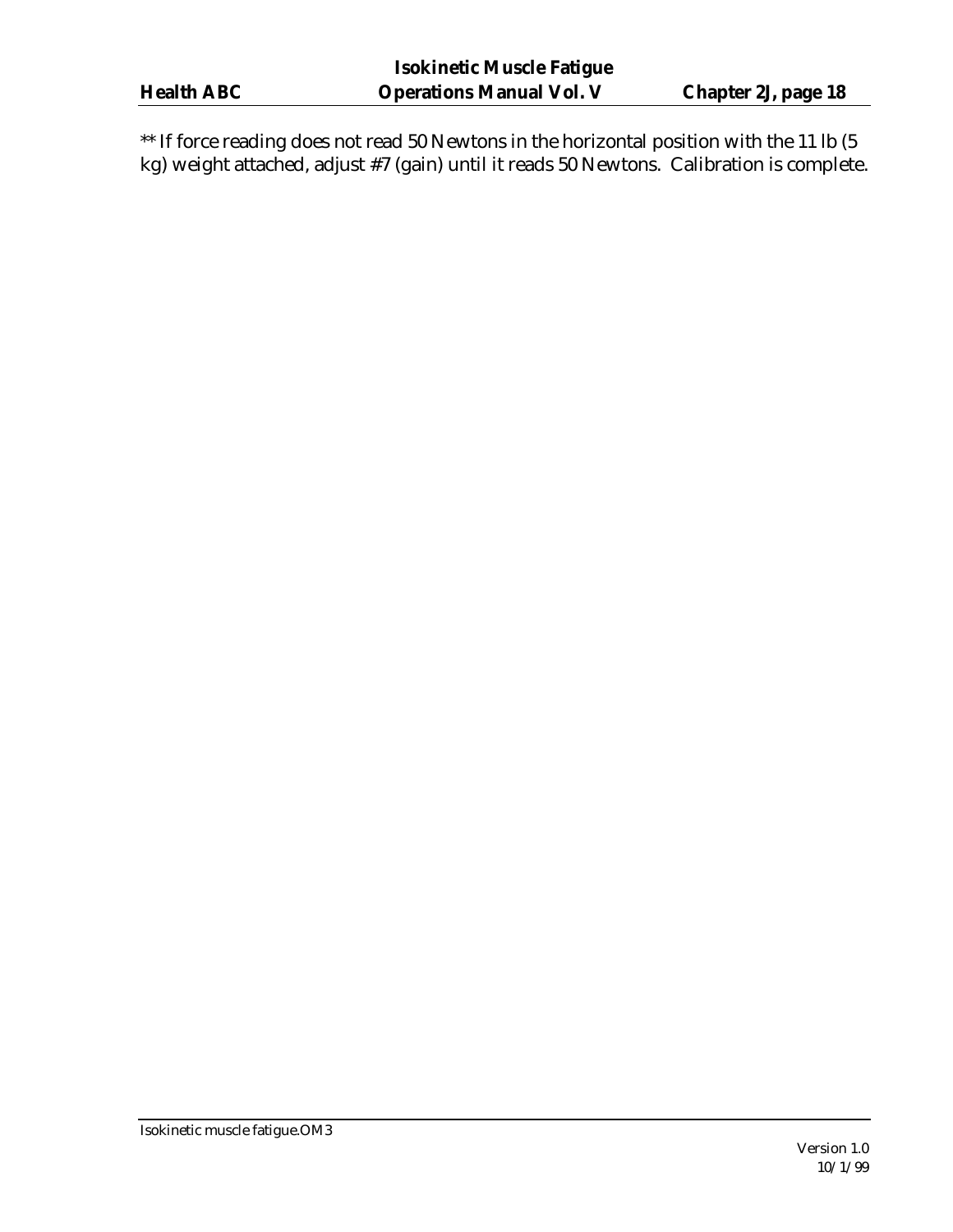# **APPENDIX 2 Health ABC Kin-Com Fatigue Protocol (Continuous) Repeat Participant**

- Power-up the Kin-Com.
- Touch the screen anywhere to enter the Kin-Com Main menu.
- Touch Kin-Com to access the main menu.
- Touch Patient Positions.
- Touch Patient Position.
- Select Patient from scroll box.
- Touch Enter
- Select side.
- The leg measured at the Year 2 visit is shown. If you are about to measure the same leg, continue. If you must change legs (see instructions on the data form), see instructions at below
- Touch Enter.
- Follow on-screen instructions to position the unit in the Patient's position for knee extension.

A box comes up that says: "Automatic positioning has been completed. Press anywhere to advance to the Manual Mode."

- At Manual Mode, touch Index Location, check to see that lever arm length is correct (Note: You will have to position the pad on the participant's shin to verify this measurement) Do not change from Year 2 values unless lever arm is too long and participant is uncomfortable or cannot flex foot to 90 degrees.
- Use the arrow buttons on the keyboard to move the highlight bar to the appropriate positions(s). If any adjustments have been made, type in the correct number(s), including lever arm length, and touch Accept.
- Touch Enter to save this Participant position.
- A scroll box will appear that says "Positional data for this patient/side/joint/movement exists. Do you want to overwrite?" Touch Yes.
- Touch escape once.
- Touch Evaluation to access the evaluation program.
- The patient scroll box will be displayed, select the appropriate participant's name.
- Touch Enter to accept this participant.
- Review Patient Information. NOTE: if any information was omitted at the first visit, it may be entered now (e.g., Health ABC Enrollment ID #, etc). If a different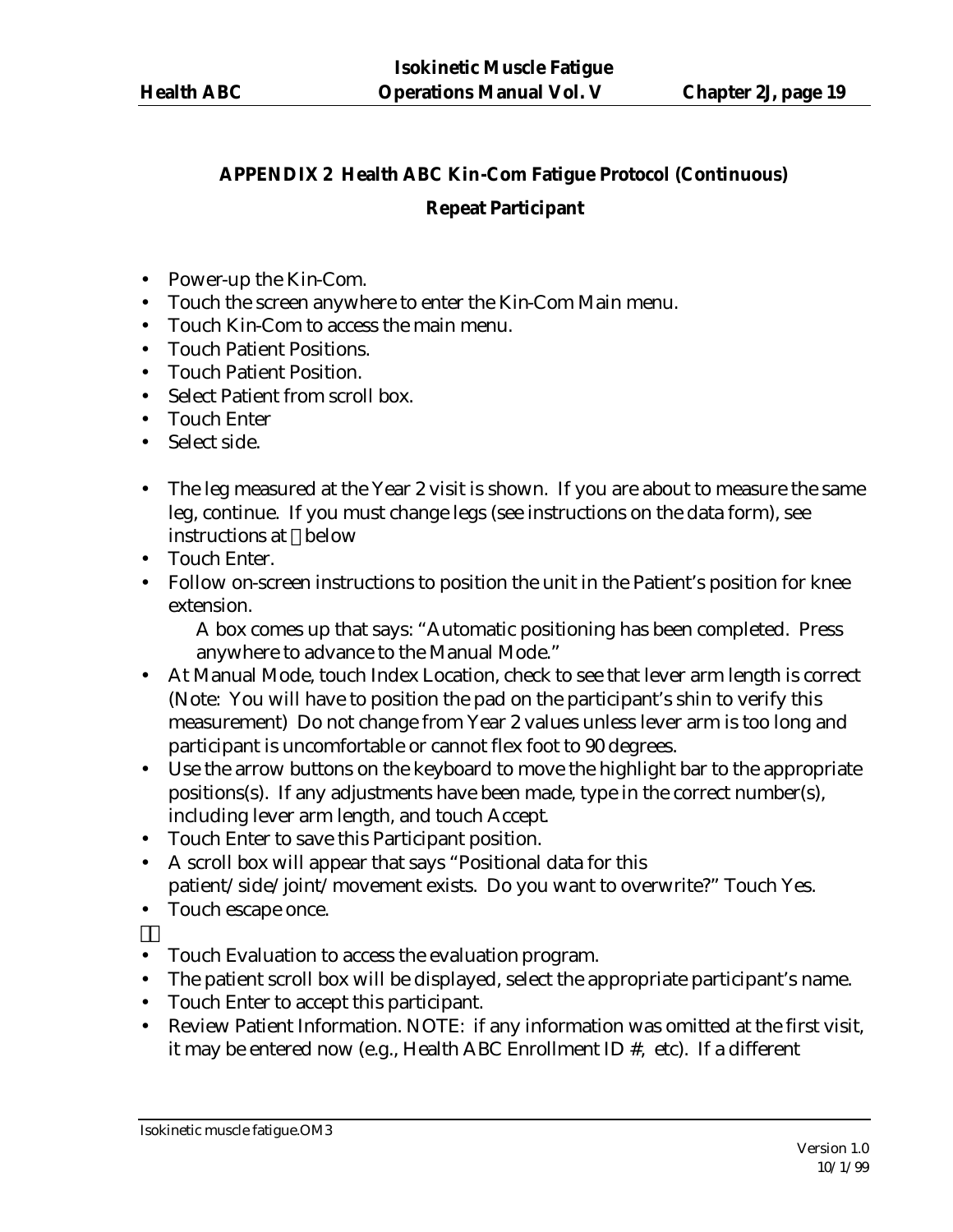examiner is conducting the exam at Visit 3 than at Visit 2, the staff ID ("Clinician") should be corrected. If no changes need to be made, touch Enter.

- A blue message box will display: You will need the following attachments: Double Shin pad" (you already have it)
- Touch Turn ON Gravity Compensation.
- Move Lever Arm to horizontal position (Check with a level).
- Touch Enter (you will get the joint specification screen again)
- Touch Enter
- Touch New Test
- Touch Protocol
- Select the fatigue protocol (i.e., touch Enter).
- Touch Continuous
- Set Lever arm length: The correct lever arm length should be displayed. Move the load cell to the displayed length.
- Touch Enter.
- Place participant on machine and fasten the stabilization straps securely.
- Set anatomical reference.
	- Select joint position; move lever arm to vertical position (pointing down, check with a level)
	- Touch Enter to record mechanical position of the lever arm at 90°.
	- Enter Actual joint angle; 90.
	- Touch Enter.
- Move joint angle positive.
	- Move the knee towards flexion.
- Press Enter to record the direction as positive.
- Press Enter to advance to the next screen.
- Move Lever Arm to Current angle: =42° for Right knee; 44° for Left knee.
- Move mechanical stop C to 13 for Right knee; D to 25 for Left knee, touch Enter.
- Screen will show current angle close to 42 degrees, touch Enter
- \*
- With the participant's limb attached to the pad, ask them to relax.
- When the weight reading stabilizes, touch Enter.
- Limb weight will be displayed.
- Ask the participant to contract and then relax their leg and repeat from \*
- If your weight reading agree, press enter, otherwise repeat again until you have a reading you think is accurate
- Touch Enter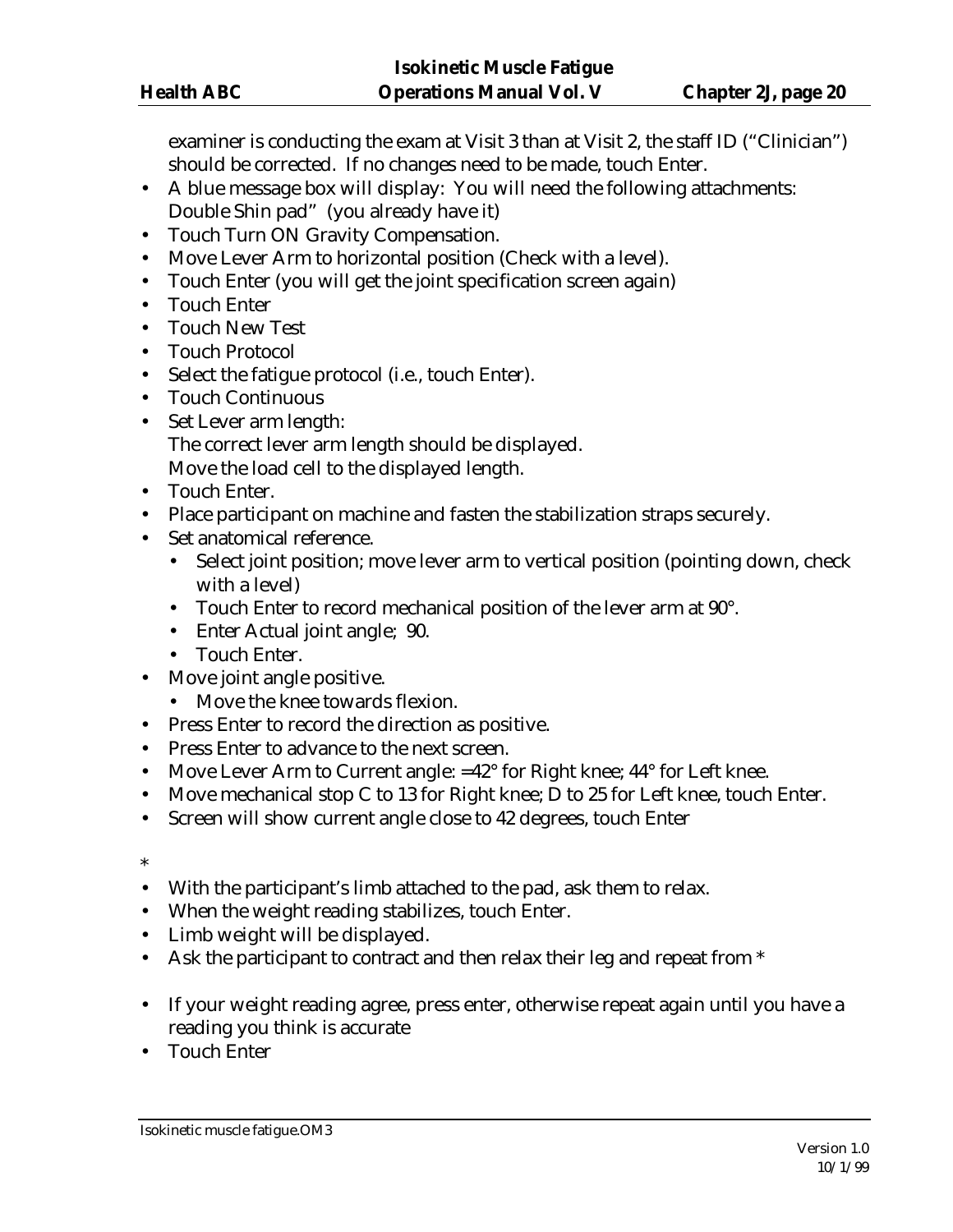- Set Stop angle:
	- A blue box will display last angle of 30 degrees.
	- Grasp the load cell and move the lever arm to 30 degrees.
	- Press Enter to record stop angle.
- Move mechanical stop C back to 8, and D to 19 for Right Knee; C to 20 and D to 30 for Left Knee.
- Set start angle:
	- A blue box will display last angle of 90 degrees.
	- Grasp the load cell and move the lever arm to 90 degrees; make sure it is on 90 before you press Enter)
	- Press Enter to record the start angle and advance to the next screen.
- Testing
	- Ask participant to push up and down on the pad with 50% effort for 3 repetitions. Touch Start Test. After 3 trials, touch Stop Test.
	- Touch No. Do not save data to a patient file.
		- •Ask participant to push up and down on the pad with maximum effort
		- •Touch Start Test
		- •Touch Stop Test
		- •Touch Yes. Save data to patient file.
		- •Touch Escape.
		- •Touch Escape again.
		- •Touch Escape again.
- Touch Reports
	- •Touch Continuous
	- •Select Patient
	- •Touch Enter
	- •Select Date
	- •Touch Enter
	- •Touch Enter again
	- •Touch Enter again
	- •Touch Power/Work
	- •Touch Time Graph
	- •Touch Print
	- •Touch Enter 3 times
	- •Touch Escape
	- •Touch Numeric: Off
	- •Touch Print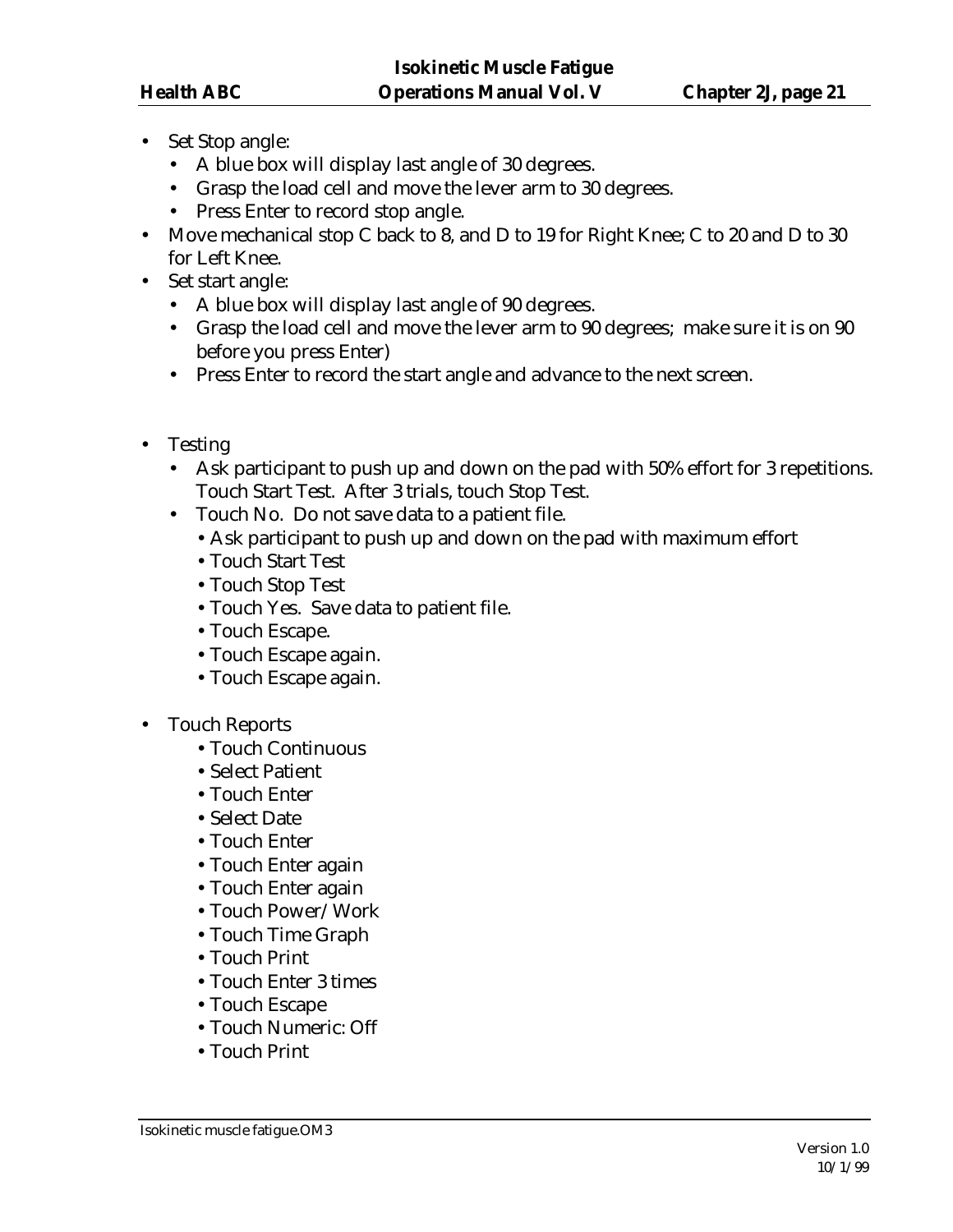•Touch Enter 3 times

# **TO CHANGE LEGS**

- Touch the screen anywhere.
- Follow on-screen instructions to position the unit in the standard preset position for knee extension/flexion
- Place participant on machine and fasten the stabilization straps securely.
- Touch the screen anywhere to proceed to Manual Mode for fine tuning adjustment for this participant.
	- Make the necessary adjustments so the participant can be taken passively through the range of motion without the shin pad moving up or down the shin.
	- If adjustments to the manual positions A-H are necessary, make the adjustments
	- Touch Index Locations and check to see that lever arm length is correctly entered. Use the arrow buttons on the keyboard to move the highlight bar to the appropriate manual position(s) and type in any changes. Touch Accept.
- Touch Enter to save this as a Participant position.
	- A patient scroll box will be displayed. Select Patient and enter all appropriate data.
- Touch Enter to accept, or Re-do to make changes.
- A blue message box will display: "Adding positional data to the Patient Position Database."
- Touch screen anywhere to continue.
- Return to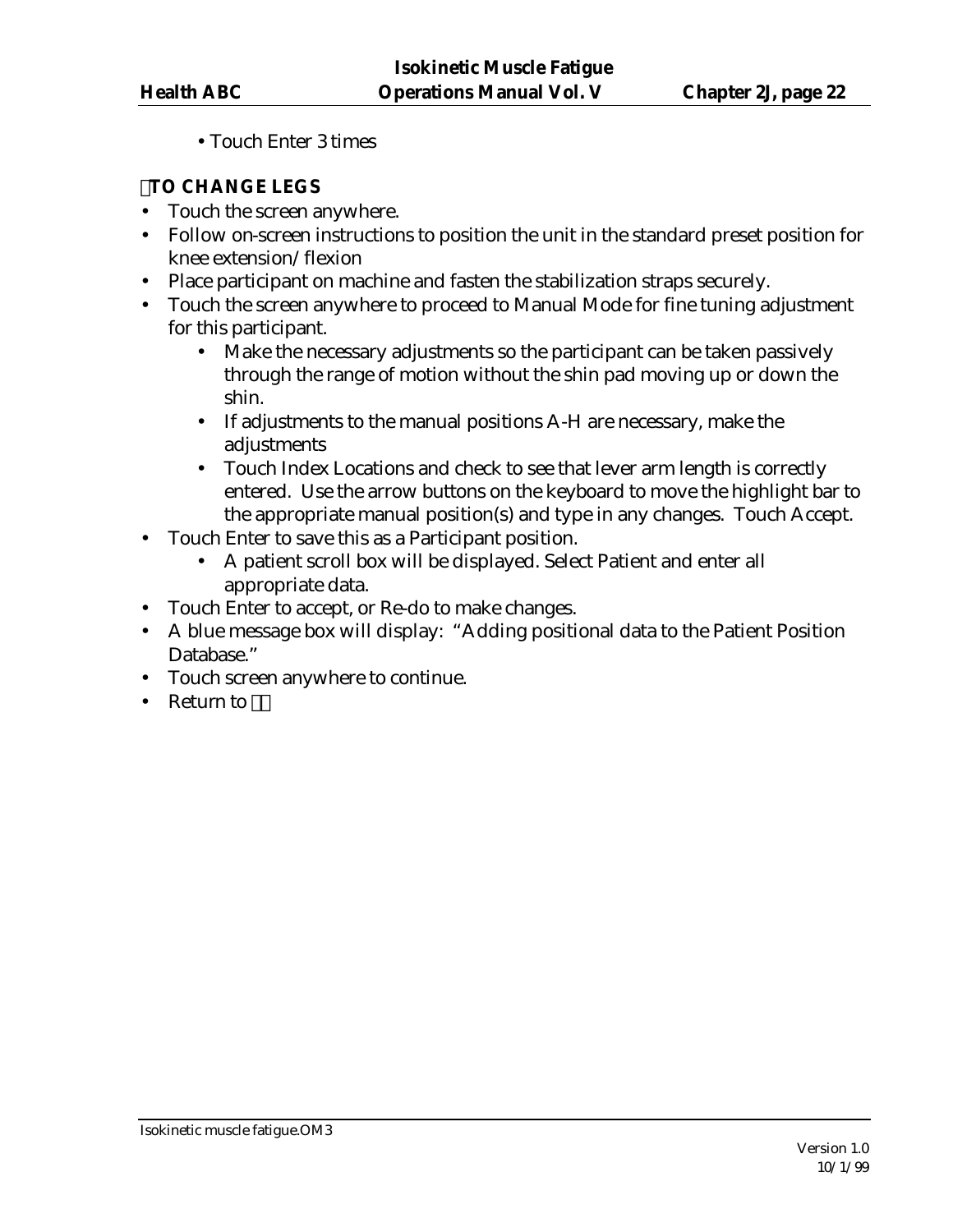# **APPENDIX 3 Health ABC Kin-Com Fatigue Protocol (Continuous)**

# **New Participant**

- Power-up the Kin-Com.
- Touch the screen anywhere to Enter the Kin-Com Main menu.
- Touch Kin-Com to access the main menu.
- Touch Patient Positions.
- Touch Preset Position.
- Touch joint: Knee.
- Touch Ext./Flex
- Touch side: Right or Left as appropriate.
- Touch the screen anywhere.
- Follow on-screen instructions to position the unit in the standard preset position for knee extension.
- Place participant on machine and secure stabilization straps
- Touch the screen anywhere to proceed to Manual Mode for fine tuning adjustment for this participant.
	- Make the necessary adjustments so the participant can be taken passively through the range of motion without the shin pad moving up or down the shin.
	- If adjustments to the manual positions A-H are necessary, make the adjustments, then touch Index Locations. Make sure the lever arm length is correctly entered. Use the arrow buttons on the keyboard to move the highlight bar to the appropriate position(s). Type in the new number(s) and touch Accept.
- Touch Enter to save this as a Participant position.
	- A patient scroll box will be displayed. Select New Patient and enter all appropriate data. This includes entering the Health ABC Enrollment ID # in the space for physician and the examiner's Health ABC staff ID in the space for clinician.
- Touch Enter to accept, or Re-do to make changes.
- A blue message box will display: "Adding positional data to the Patient Position Database."
- Touch screen anywhere to continue.
- Touch Evaluation to access the evaluation program.
- The patient scroll box will be displayed with the appropriate participant's name highlighted.
- Touch Enter to accept this participant.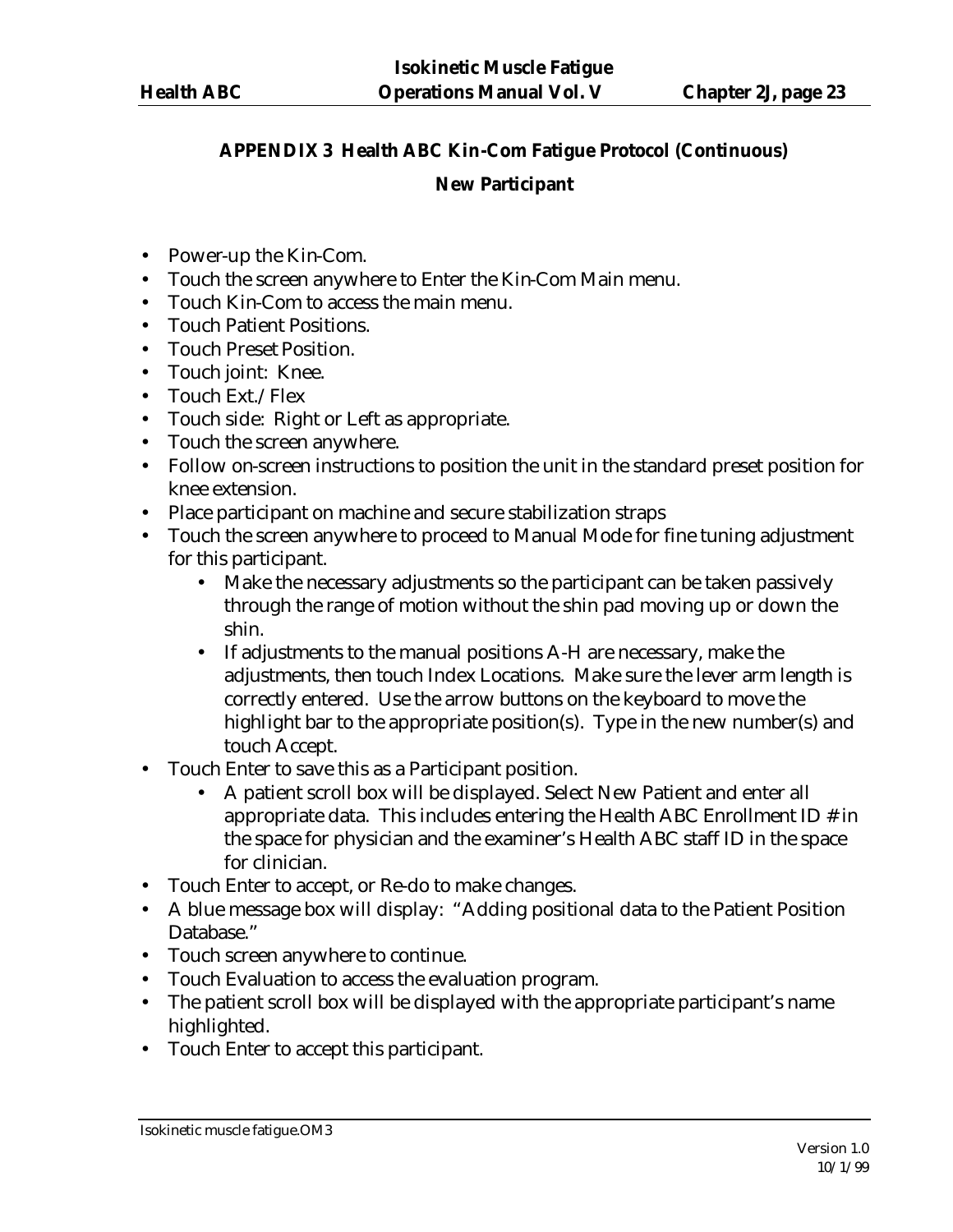- After reviewing patient information, touch Enter.
- A blue message box will display: "You will need the following attachments: Double shin pad" (you already have it)
- Touch Turn ON Gravity Compensation
- Move Lever Arm to horizontal position (check with a level)
- Touch Enter (you will get joint specification screen)
- Touch Enter.
- Touch Protocol
- Select Fatigue, then touch Enter
- Touch Continuous
- Set Lever arm length:
	- The lever arm length is the distance from the axis of rotation to the end of the load cell.
	- Enter the correct number on the numeric pad on the screen.
- Touch Enter.
- Set anatomical reference.
	- Select Joint Position
	- Move lever arm to vertical position (pointing down, check with level)
	- Touch Enter to record mechanical position of the lever arm at 90°.
	- Enter Actual joint angle: 90 using screen keypad.
	- Touch Enter
- Move joint angle positive.
	- Move the knee towards flexion.
- Press Enter to record the direction as positive.
- You will see a blue message box saying "Anatomical reference is now set for knee extension"
- Press Enter to advance to the next screen.
- Blue text will tell you to "Move the lever arm as close to the horizontal position...." Ignore this message. Current angle will be displayed
- Move Lever Arm to Current angle:  $= 42^{\circ}$  for Right knee;  $44^{\circ}$  for Left knee
- Move mechanical stop C to 13 for Right knee; D to 25 for Left knee
- Screen will show current angle close to 42 degrees, touch Enter

\*

- With the participant's limb attached to the pad, ask them to relax.
- When the weight reading stabilizes, touch Enter
- Limb weight will be displayed
- Ask the participant to contract and then relax their leg and repeat from \*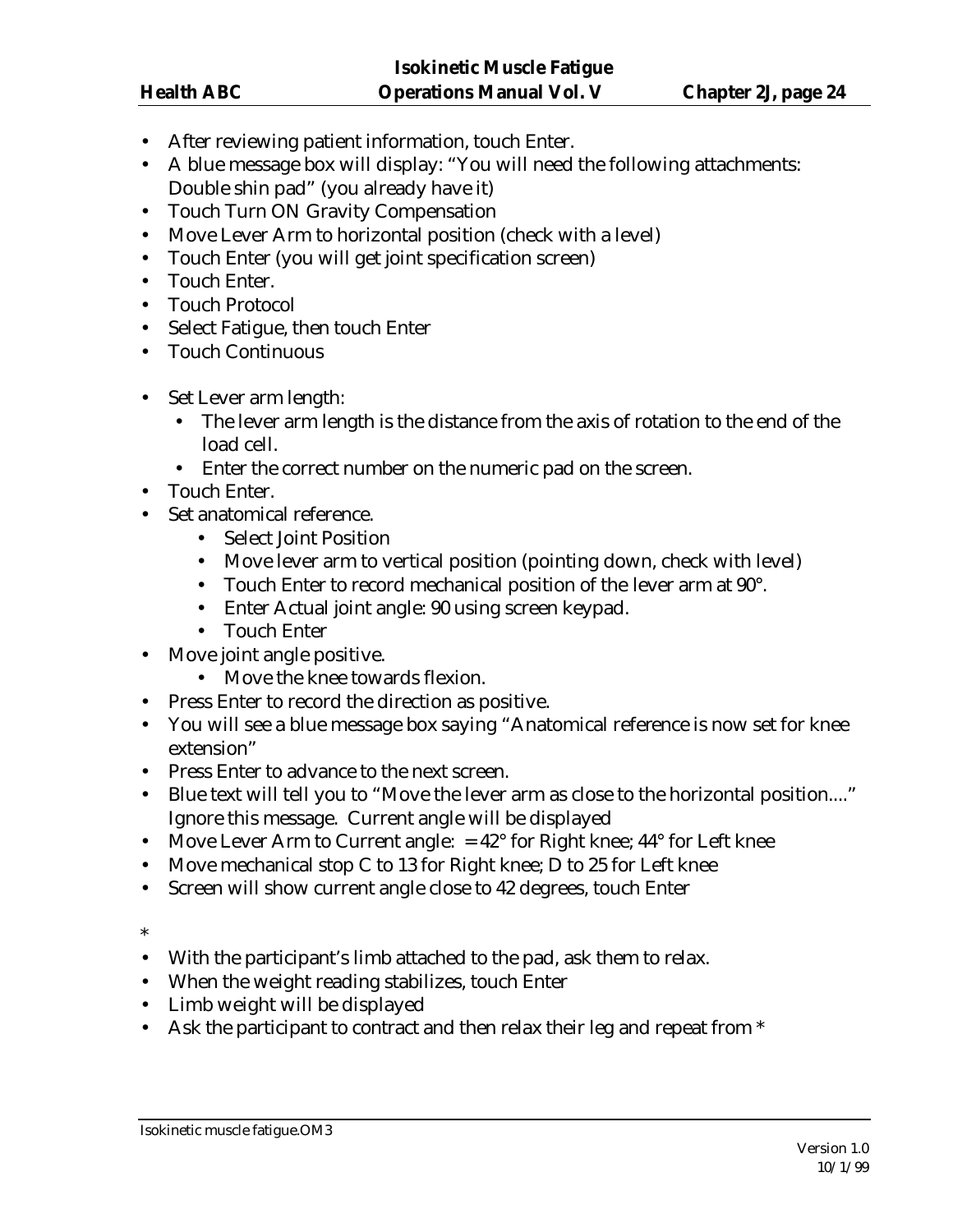- If your weight readings agree, press enter, otherwise repeat again until you have a reading that you think is accurate
- Touch Enter
- Set Stop angle:
	- Grasp the load cell (not the lever arm) and move the lever arm to 30 degrees.
	- Press Enter to record stop angle.
- Move mechanical stop C back to 8 and D to 19 for Right Knee; C to 20 and D to 30 for Left Knee
- Set start angle:
	- Grasp the load cell (not the lever arm) and move the lever arm to 90 degrees.
	- Press Enter to record the start angle and advance to the next screen.
- Testing
	- Ask participant to push up and down on the pad with 50% effort for 3 repetitions. Touch Start Test. After 3 trials, touch Stop Test.
	- Touch No. Do not save data to a patient file.
		- •Touch Start Test
		- •Touch Stop Test
		- •Touch Yes. Save data to patient file.
		- •Touch Escape.
		- •Touch Escape again.
		- •Touch Escape again.
- Touch Reports
	- •Touch Continuous
	- •Select Patient
	- •Touch Enter
	- •Select Date
	- •Touch Enter
	- •Touch Enter again
	- •Touch Enter again
	- •Touch Power/Work
	- •Touch Time Graph
	- •Touch Print
	- •Touch Enter 3 times
	- •Touch Escape
	- •Touch Numeric: Off
	- •Touch Print
	- •Touch Enter 3 times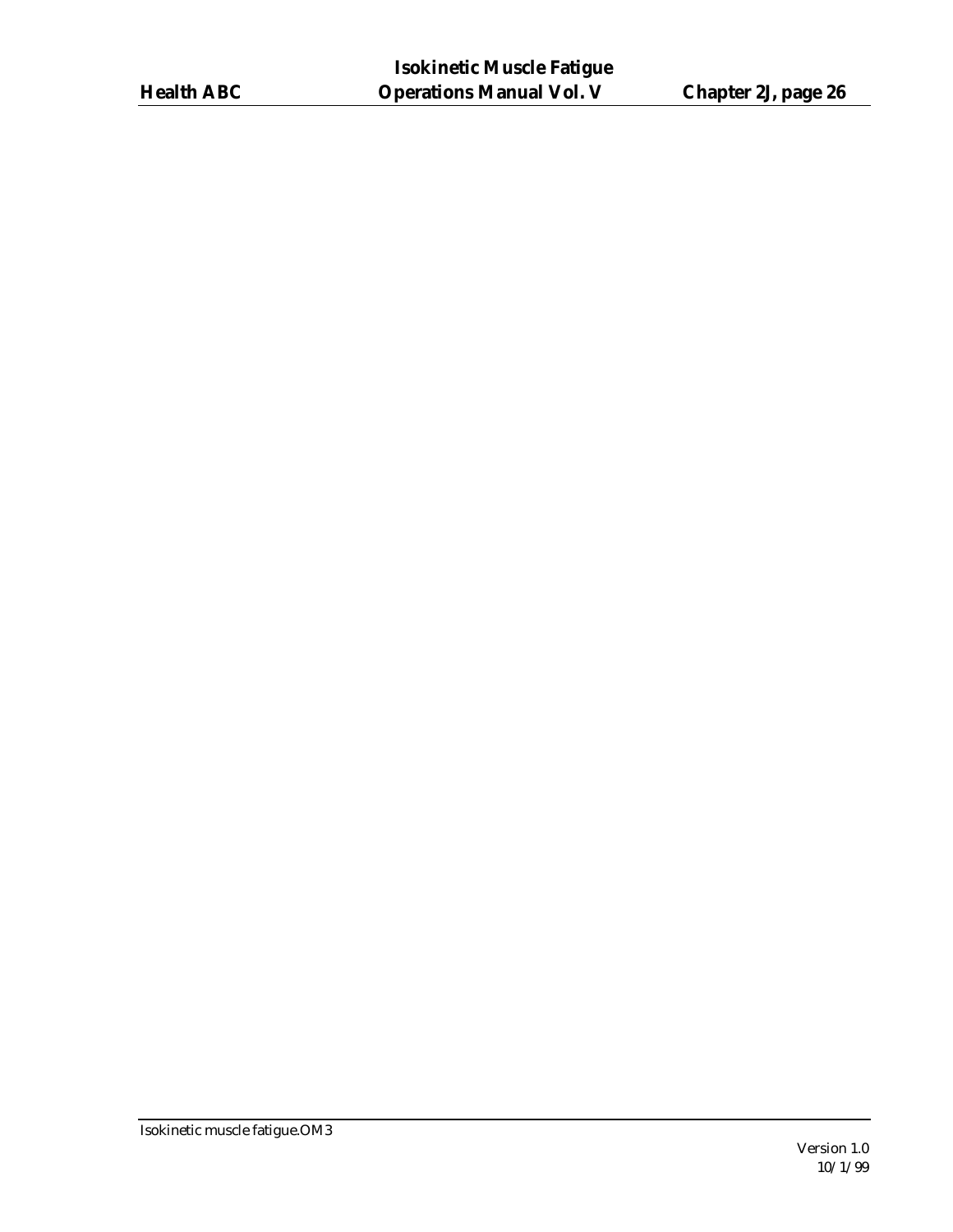# **APPENDIX 4 Protocol for Diskette Backup**

First make a backup tape in case problems occur when erasing old data files.

- Make sure your backup tape is in the drive.
- From the Main screen Touch Utilities in the lower right hand corner of screen.
- Touch System Utilities
- Touch Files Manager
- Touch Backup Data Files
- Touch Backup to tape
- Type Yes
- Program will automatically back up all data files.

Next erase any practice sessions as well as Year 1 or 2 files for participants who have had Year 3 exams only

- Touch Kin Com
- Touch Utilities
- Touch System Utilities
- Touch Erase Data Files
- Scroll down the list of participants\* to the first file you wish to delete. With file highlighted, touch Enter Tag. A check mark will appear next to the file. If you check the wrong file, touch Enter Untag. The check mark will disappear. When erasing Year 1 or 2 files, check the exam dates carefully and delete only the old data.
- Scroll down to next file you wish to delete and repeat the process until all practice sessions and extra files are check marked.
- Touch Erase Selected Files.
- Touch Escape to exit System Utilities.
- Touch Database Utilities
- Touch Delete Patient Positions
- Go to each practice patient and touch Enter. The screen will show which tests (e.g. right knee) have been done on that participant and ask you to indicate which test position you want to delete. If there are more than one, scroll to the position(s) you want to delete, then touch Enter. The system will ask if you really want to delete this patient's positions. Touch Yes. Do not erase patient positions for real Health ABC participants.
- Touch Escape several times until you return to the main menu

Finally, using your Kin-Com log as a guide, make an archive copy of all new data to be sent to the Coordinating Center (see instructions above). Make a second diskette copy